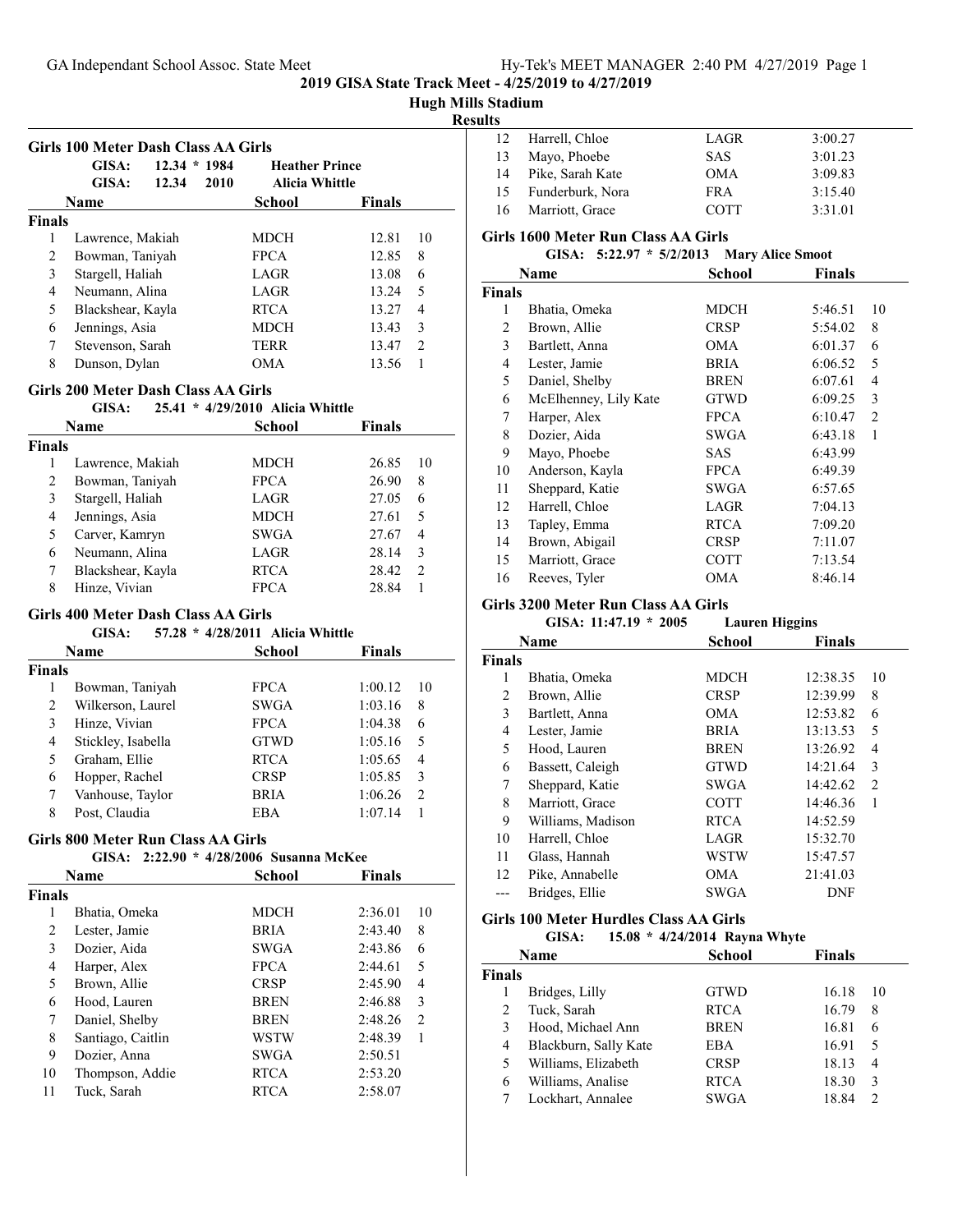# **Hugh Mills Stadium**

# **Results**

| Finals        | (Girls 100 Meter Hurdles Class AA Girls)      |                                    |                       |                |
|---------------|-----------------------------------------------|------------------------------------|-----------------------|----------------|
|               | Name                                          | <b>School</b>                      | Finals                |                |
| 8             | McMichael, Griffin                            | <b>GTWD</b>                        | 23.71                 | 1              |
|               | <b>Girls 300 Meter Hurdles Class AA Girls</b> |                                    |                       |                |
|               | GISA:                                         | 45.81 * 4/26/2014 Rayna Whyte      |                       |                |
|               | Name                                          | <b>School</b>                      | <b>Finals</b>         |                |
| <b>Finals</b> |                                               |                                    |                       |                |
| 1             | Tuck, Sarah                                   | RTCA                               | 47.46                 | 10             |
| 2             | Bridges, Lilly                                | <b>GTWD</b>                        | 48.17                 | 8              |
| 3             | Hood, Michael Ann                             | BREN                               | 49.16                 | 6              |
| 4             | Williamson, Anna                              | <b>GTWD</b>                        | 50.53                 | 5              |
| 5             | Blackburn, Sally Kate                         | EBA                                | 50.97                 | $\overline{4}$ |
| 6             | Williams, Elizabeth                           | <b>CRSP</b>                        | 52.94                 | 3              |
| 7             | Acosta, Nicole                                | <b>RTCA</b>                        | 53.85                 | $\overline{2}$ |
| 8             | McBride, Kayla                                | LAGR                               | 54.99                 | 1              |
|               | <b>Girls 4x100 Meter Relay Class AA Girls</b> |                                    |                       |                |
|               | GISA:                                         | 51.03 * 4/26/2012 Brentwood School |                       |                |
|               | K Walls, T Stone, J Hinton, B Hinton          |                                    |                       |                |
|               | Team                                          | Relay                              | <b>Finals</b>         |                |
| <b>Finals</b> |                                               |                                    |                       |                |
| 1             | <b>Rbt Toombs</b>                             | A                                  | 52.20                 | 10             |
|               | 1) Graham, Ellie                              |                                    | 2) Palmer, Mary Hayes |                |
|               | 3) Tuck, Sarah                                | 4) Blackshear, Kayla               |                       |                |
| 2             | Lagrange                                      | A                                  | 52.56                 | 8              |
|               | 1) Moody, Payton                              | 2) Liechty, Felicity               |                       |                |
|               | 3) Neumann, Alina                             | 4) Stargell, Haliah                |                       |                |
| 3             | Briarwood                                     | A                                  | 52.79                 | 6              |
|               | 1) Vanhouse, Ashton                           | 2) Vanhouse, Taylor                |                       |                |
|               | 3) Nail, Ashley                               | 4) Bridges, Grace                  |                       |                |
| 4             | Southwest GA                                  | A                                  | 53.38                 | 5              |
|               | 1) Lockhart, Annalee                          |                                    | 2) Bradford, Savanna  |                |
|               | 3) Wilkerson, Laurel                          | 4) Carver, Kamryn                  |                       |                |
| 5             | Mon Don                                       | A                                  | 53.76                 | 4              |
|               | 1) Mojica, Andrea                             | 2) Jennings, Asia                  |                       |                |
|               | 3) Lopez, Rachelle                            |                                    | 4) Lawrence, Makiah   |                |
| 6             | Gatewood                                      | A                                  | 54.15                 | 3              |
|               | 1) Bassett, Olivia                            | 2) Stickley, Isabella              |                       |                |
|               | 3) Bridges, Lilly                             | 4) Wilkins, Raegan                 |                       |                |
| 7             | Rbt Toombs                                    | В                                  | 55.25                 | $\overline{c}$ |
|               | 1) Williams, Analise                          | 2) Acosta, Nicole                  |                       |                |
|               | 3) Wolfe, Mary Claire                         | 4) Robinson, Rileigh               |                       |                |
| 8             | Brentwood                                     | A                                  | 55.32                 | 1              |
|               | 1) Johnson, Gracie<br>3) Daniel, Shelby       | 2) Prince, Peyton                  |                       |                |
|               |                                               | 4) Clark, Jacey                    |                       |                |
|               | <b>Girls 4x400 Meter Relay Class AA Girls</b> |                                    |                       |                |
|               | GISA: $4:12.32 * 2005$                        |                                    |                       |                |
|               |                                               |                                    |                       |                |

| Conner; McKee; Higgins; Rich         |       |                                               |
|--------------------------------------|-------|-----------------------------------------------|
| Team                                 | Relav | <b>Finals</b>                                 |
| <b>Finals</b>                        |       |                                               |
| Southwest GA                         | А     | $4:21.85$ 10                                  |
| 1) Dozier, Aida<br>3) Carver, Kamryn |       | 2) Kirkland, Caroline<br>4) Wilkerson, Laurel |

| ,              |                        |   |                      |   |
|----------------|------------------------|---|----------------------|---|
| $\overline{c}$ | Briarwood              | A | 4:27.74              | 8 |
|                | 1) Banister, Holley    |   | 2) Newsome, Makenzie |   |
|                | 3) Vanhouse, Ashton    |   | 4) Bridges, Grace    |   |
| 3              | <b>Brentwood</b>       | A | 4:28.91              | 6 |
|                | 1) Hood, Michael Ann   |   | 2) Clark, Jacey      |   |
|                | 3) Daniel, Shelby      |   | 4) Ahrens, Isabel    |   |
| 4              | Rbt Toombs             | A | 4:30.14              | 5 |
|                | 1) Blackshear, Kayla   |   | 2) Acosta, Nicole    |   |
|                | 3) Graham, Ellie       |   | 4) Tuck, Sarah       |   |
| 5              | Crisp                  | A | 4:31.11              | 4 |
|                | 1) Williams, Elizabeth |   | 2) Hopper, Rachel    |   |
|                | 3) Pless, Ava          |   | 4) Brock, Bryanna    |   |
| 6              | Mon Don                | A | 4:34.80              | 3 |
|                | 1) Lopez, Rachelle     |   | 2) McClure, Allie    |   |
|                | 3) Lawrence, Makiah    |   | 4) Bhatia, Omeka     |   |
| 7              | Fpca                   | A | 4:48.48              | 2 |
|                | 1) Hinze, Vivian       |   | 2) Bowman, Taniyah   |   |
|                | 3) Thomas, Brianna     |   | 4) Anderson, Kayla   |   |
| 8              | Lagrange               | A | 4:58.72              | 1 |
|                | 1) Portis, Ivey        |   | 2) McBride, Kayla    |   |
|                | 3) Neumann, Alina      |   | 4) Stargell, Haliah  |   |
|                |                        |   |                      |   |

# **Girls High Jump Class AA Girls**

|                | -                  |                |             |                        |              |
|----------------|--------------------|----------------|-------------|------------------------|--------------|
|                | GISA:              | $5-04$ * 1987  |             | <b>Mary Lynn Banks</b> |              |
|                | GISA:              | 2016<br>$5-04$ |             | <b>Jenna Bradberry</b> |              |
|                | Name               |                | School      | <b>Finals</b>          |              |
| Finals         |                    |                |             |                        |              |
| 1              | Prince, Peyton     |                | <b>BREN</b> | 5-00.00                | 10           |
| $\overline{c}$ | Lawrence, Makiah   |                | MDCH        | $J5-00.00$             | 8            |
| 3              | Engel, Hollis      |                | <b>OMA</b>  | 4-10.00                | 6            |
| 4              | Bynum, Carleigh    |                | WSTW        | 4-08.00                | 5            |
| 5              | Frank, Haley Ann   |                | PIED        | 4-06.00                | 3.5          |
| 5              | Ivery, Paris       |                | <b>BRIA</b> | 4-06.00                | 3.5          |
| 7              | Lynch, Sarah Lane  |                | TERR        | 4-04.00                | 2            |
| 8              | Palmer, Mary Hayes |                | <b>RTCA</b> | J4-04.00               | $\mathbf{1}$ |
| 9              | Dufresne, Megan    |                | <b>FRA</b>  | J4-04.00               |              |
| 9              | Foister, Abby      |                | WSTW        | J4-04.00               |              |
| 11             | Robinson, Rileigh  |                | <b>RTCA</b> | 4-02.00                |              |
| 11             | Pickle, Abby       |                | SWGA        | 4-02.00                |              |
| 11             | Thomas, Brianna    |                | <b>FPCA</b> | 4-02.00                |              |
|                | Mains, Ashlee      |                | LAGR        | NΗ                     |              |
|                |                    |                |             |                        |              |

# **Girls Pole Vault Class AA Girls**

| $10-00 * 4/24/2008$ Alexis Sumner<br>GISA: |  |
|--------------------------------------------|--|
|--------------------------------------------|--|

|               | Name               | <b>School</b> | <b>Finals</b> |               |
|---------------|--------------------|---------------|---------------|---------------|
| <b>Finals</b> |                    |               |               |               |
|               | Threkeld, Samantha | <b>RTCA</b>   | $9 - 03.00$   | 10            |
| 2             | Wolfe, Mary Claire | <b>RTCA</b>   | $9 - 00.00$   | 8             |
| 3             | Bynum, Carleigh    | WSTW          | 8-06.00       | 6             |
| 4             | Bridges, Lilly     | <b>GTWD</b>   | 8-00.00       | 4.5           |
| 4             | Bridges, Grace     | <b>BRIA</b>   | 8-00.00       | 4.5           |
| 6             | Caldwell, Graci    | WSTW          | $7 - 00.00$   | 3             |
|               | Newsome, Makenzie  | <b>BRIA</b>   | J7-00.00      | $\mathcal{P}$ |
| 8             | Davis, Spivey      | GTWD          | J7-00.00      |               |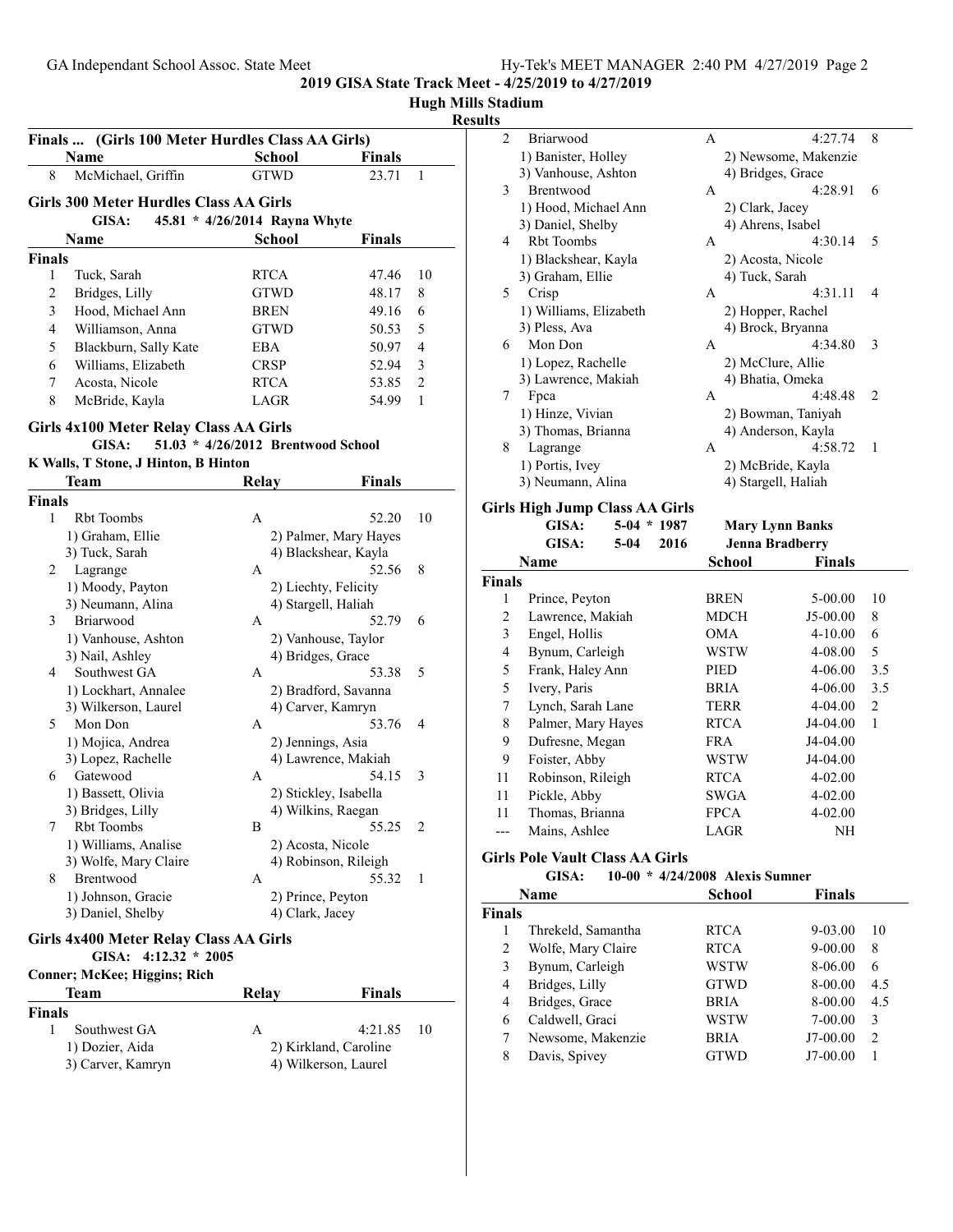# **Hugh Mills Stadium**

#### **Results**

|               | <b>Girls Long Jump Class AA Girls</b><br>GISA: 17-04.75 * 1987 |             | Lyndonna Strickland |                |
|---------------|----------------------------------------------------------------|-------------|---------------------|----------------|
|               | <b>Name</b>                                                    | School      | <b>Finals</b>       |                |
| <b>Finals</b> |                                                                |             |                     |                |
| 1             | Ivery, Paris                                                   | <b>BRIA</b> | 16-03.00            | 10             |
| 2             | Neumann, Alina                                                 | LAGR        | 16-00.75            | 8              |
| 3             | Hinze, Vivian                                                  | <b>FPCA</b> | 16-00.00            | 6              |
| 4             | Vanhouse, Ashton                                               | <b>BRIA</b> | 15-11.50            | 5              |
| 5             | Wilkerson, Laurel                                              | SWGA        | 15-07.00            | 4              |
| 6             | Bradford, Savanna                                              | SWGA        | $14 - 10.00$        | 3              |
| 7             | Brock, Bryanna                                                 | <b>CRSP</b> | 14-08.25            | $\mathfrak{D}$ |
| 8             | Morris, Claire                                                 | <b>GTWD</b> | 14-04.00            | 1              |
| 9             | Palmer, Mary Hayes                                             | <b>RTCA</b> | 13-11.75            |                |
| 10            | Moore, Bella                                                   | <b>GTWD</b> | 13-10.75            |                |
| 11            | Portis, Ivey                                                   | LAGR        | 13-08.50            |                |
| 12            | Rogers, Emily                                                  | FR A        | 12-08.75            |                |

#### **Girls Triple Jump Class AA Girls**

|               | GISA: 36-05.25 * 4/26/2018 Javen Wimberly |               |          |                |
|---------------|-------------------------------------------|---------------|----------|----------------|
|               | Name                                      | <b>School</b> | Finals   |                |
| <b>Finals</b> |                                           |               |          |                |
| 1             | Blackshear, Kayla                         | <b>RTCA</b>   | 33-11.25 | 10             |
| 2             | Prince, Peyton                            | <b>BREN</b>   | 32-08.50 | 8              |
| 3             | Hopper, Rachel                            | <b>CRSP</b>   | 32-08.00 | 6              |
| 4             | Vanhouse, Ashton                          | <b>BRIA</b>   | 32-00.75 | 5              |
| 5             | Portis, Ivey                              | LAGR          | 31-02.00 | 4              |
| 6             | Carver, Kamryn                            | <b>SWGA</b>   | 30-02.75 | 3              |
| 7             | Francis, Cameran                          | <b>BREN</b>   | 30-00.50 | $\overline{2}$ |
| 8             | Bradford, Savanna                         | <b>SWGA</b>   | 29-04.50 | 1              |
| 9             | Morris, Claire                            | <b>GTWD</b>   | 28-05.75 |                |
| 9             | Foister, Abby                             | WSTW          | 28-05.75 |                |
| 11            | Penley, Abbey                             | OMA           | 27-08.00 |                |

#### **Girls Shot Put Class AA Girls**

| GISA:          |                                                                                                                                                                                   |               |                       |
|----------------|-----------------------------------------------------------------------------------------------------------------------------------------------------------------------------------|---------------|-----------------------|
| Name           | School                                                                                                                                                                            | <b>Finals</b> |                       |
| <b>Finals</b>  |                                                                                                                                                                                   |               |                       |
|                | MDCH                                                                                                                                                                              | 37-00.00      | 10                    |
| Jones, Karlie  | <b>WSTW</b>                                                                                                                                                                       | 31-11.00      | 8                     |
| Lewis, Tamaria | <b>RTCA</b>                                                                                                                                                                       | 31-03.50      | 6                     |
|                | <b>BREN</b>                                                                                                                                                                       | 30-06.50      | 5                     |
| Purvis, Mia    | <b>CRSP</b>                                                                                                                                                                       | 28-08.00      | 4                     |
| Bridges, Grace | <b>BRIA</b>                                                                                                                                                                       | 28-05.00      | 3                     |
| Foster, Grace  | <b>FRA</b>                                                                                                                                                                        | 27-10.00      | $\overline{2}$        |
|                | BREN                                                                                                                                                                              | 27-09.00      | 1                     |
| Scott, Helena  | <b>FPCA</b>                                                                                                                                                                       | 26-08.25      |                       |
|                | TWIG                                                                                                                                                                              | 26-08.00      |                       |
|                | WSTW                                                                                                                                                                              | 26-06.50      |                       |
|                | SWGA                                                                                                                                                                              | 26-04.00      |                       |
| Ward, Mea      | <b>FRA</b>                                                                                                                                                                        | 25-11.25      |                       |
|                | LAGR                                                                                                                                                                              | 25-06.25      |                       |
| Adkins, Roya   | <b>RTCA</b>                                                                                                                                                                       | 23-09.00      |                       |
|                | LAGR                                                                                                                                                                              | 23-00.25      |                       |
|                | $39-05 * 1989$<br>Walker, Sydney<br>Johnson, Gracie<br>Massengale, Morgan<br>Goodson, Kaitlyn<br>Sheffield, Sarah<br>Sheffield, Danielle<br>Ollinger, Mollie<br>Liechty, Felicity |               | <b>Tiffany Tootle</b> |

|                | GISA:<br>$128-03 * 2004$ |             |                        | <b>Girls Discus Throw Class AA Girls</b> |  |  |  |  |
|----------------|--------------------------|-------------|------------------------|------------------------------------------|--|--|--|--|
|                |                          |             | <b>Brynne Calloway</b> |                                          |  |  |  |  |
|                | Name                     | School      | <b>Finals</b>          |                                          |  |  |  |  |
| Finals         |                          |             |                        |                                          |  |  |  |  |
| 1              | Massengale, Morgan       | <b>BREN</b> | $102 - 01$             | 10                                       |  |  |  |  |
| $\overline{c}$ | Jones, Karlie            | WSTW        | 99-01                  | 8                                        |  |  |  |  |
| 3              | Sims, Margaret Lynn      | <b>BREN</b> | 94-09                  | 6                                        |  |  |  |  |
| 4              | Clark, Morgan            | <b>EBA</b>  | 92-01                  | 5                                        |  |  |  |  |
| 5              | Purcell, Nicole          | <b>BRIA</b> | 89-04                  | 4                                        |  |  |  |  |
| 6              | Pollock, Gracie          | WSTW        | 84-01                  | 3                                        |  |  |  |  |
| 7              | Foster, Grace            | <b>FRA</b>  | 83-05                  | $\overline{c}$                           |  |  |  |  |
| 8              | Moody, Payton            | LAGR        | 82-05                  | 1                                        |  |  |  |  |
| 9              | Cooper, Mary Mac         | SWGA        | 76-04                  |                                          |  |  |  |  |
| 10             | Scott, Helena            | <b>FPCA</b> | 74-09                  |                                          |  |  |  |  |
| 11             | Moncus, Maddi            | <b>RTCA</b> | 72-07                  |                                          |  |  |  |  |
| 12             | Jones, Ashlyn            | SGES        | $71-04$                |                                          |  |  |  |  |
| 13             | Purvis, Mia              | <b>CRSP</b> | 70-05                  |                                          |  |  |  |  |
| 14             | Chambers, Holly          | <b>FRA</b>  | 69-02                  |                                          |  |  |  |  |
| 15             | Nosa, Omoye              | <b>FPCA</b> | 56-08                  |                                          |  |  |  |  |
|                | Williamson, Baylee       | <b>RTCA</b> | ND                     |                                          |  |  |  |  |

# **Girls 100 Meter Dash Class AAA Girls**

# **GISA:** 12.00 \* 4/28/2016 DaLoria Boone

|        | Name             | <b>School</b> | <b>Finals</b> |  |
|--------|------------------|---------------|---------------|--|
| Finals |                  |               |               |  |
|        | Wronek, Trinity  | TCS-D         | 13.01<br>10   |  |
| 2      | Lopez, Cassandra | <b>DWS</b>    | 13.08<br>8    |  |
| 3      | Godbee, Presley  | <b>PCA</b>    | 13.30<br>6    |  |
| 4      | Swicord, Kinsey  | JMA           | 13.44<br>5    |  |
|        | Nava, Zenia      | <b>APDS</b>   | 13.46<br>4    |  |
| 6      | Williams, Bella  | ВA            | 13.76<br>3    |  |
|        | Eaddy, Hannah    | WSA           | 13.79<br>っ    |  |
|        |                  |               |               |  |

# **Girls 200 Meter Dash Class AAA Girls**

|               | GISA:             | 24.83 * 4/28/2018 Milan Ming |               |    |
|---------------|-------------------|------------------------------|---------------|----|
|               | Name              | School                       | <b>Finals</b> |    |
| <b>Finals</b> |                   |                              |               |    |
|               | Wronek, Trinity   | TCS-D                        | 26.57         | 10 |
| 2             | Joseph, Mia       | <b>APDS</b>                  | 26.81         | 8  |
| 3             | Nava, Zenia       | <b>APDS</b>                  | 27.27         | 6  |
| 4             | Lopez, Cassandra  | <b>DWS</b>                   | 27.49         | 5  |
| 5             | Godbee, Presley   | PCA.                         | 27.51         | 4  |
| 6             | Samson, Maddie    | TCS-D                        | 27.71         | 3  |
| 7             | Waller, Genevieve | WSA                          | 27.89         | 2  |
| 8             | Eaddy, Hannah     | WSA                          | 28.56         |    |

# **Girls 400 Meter Dash Class AAA Girls**

|               | GISA:              | 56.53 * 4/26/2018 Milan Ming |               |    |
|---------------|--------------------|------------------------------|---------------|----|
|               | <b>Name</b>        | School                       | <b>Finals</b> |    |
| <b>Finals</b> |                    |                              |               |    |
|               | Nava, Zenia        | <b>APDS</b>                  | 1:00.08       | 10 |
| 2             | Joseph, Mia        | <b>APDS</b>                  | 1:00.90       | 8  |
| 3             | Ryan, Ellen        | JMA                          | 1:02.65       | 6  |
| 4             | D'Alesio, Danielle | <b>CREEK</b>                 | 1:02.92       | 5  |
| 5             | Holt, Hadley       | <b>DWS</b>                   | 1:03.27       |    |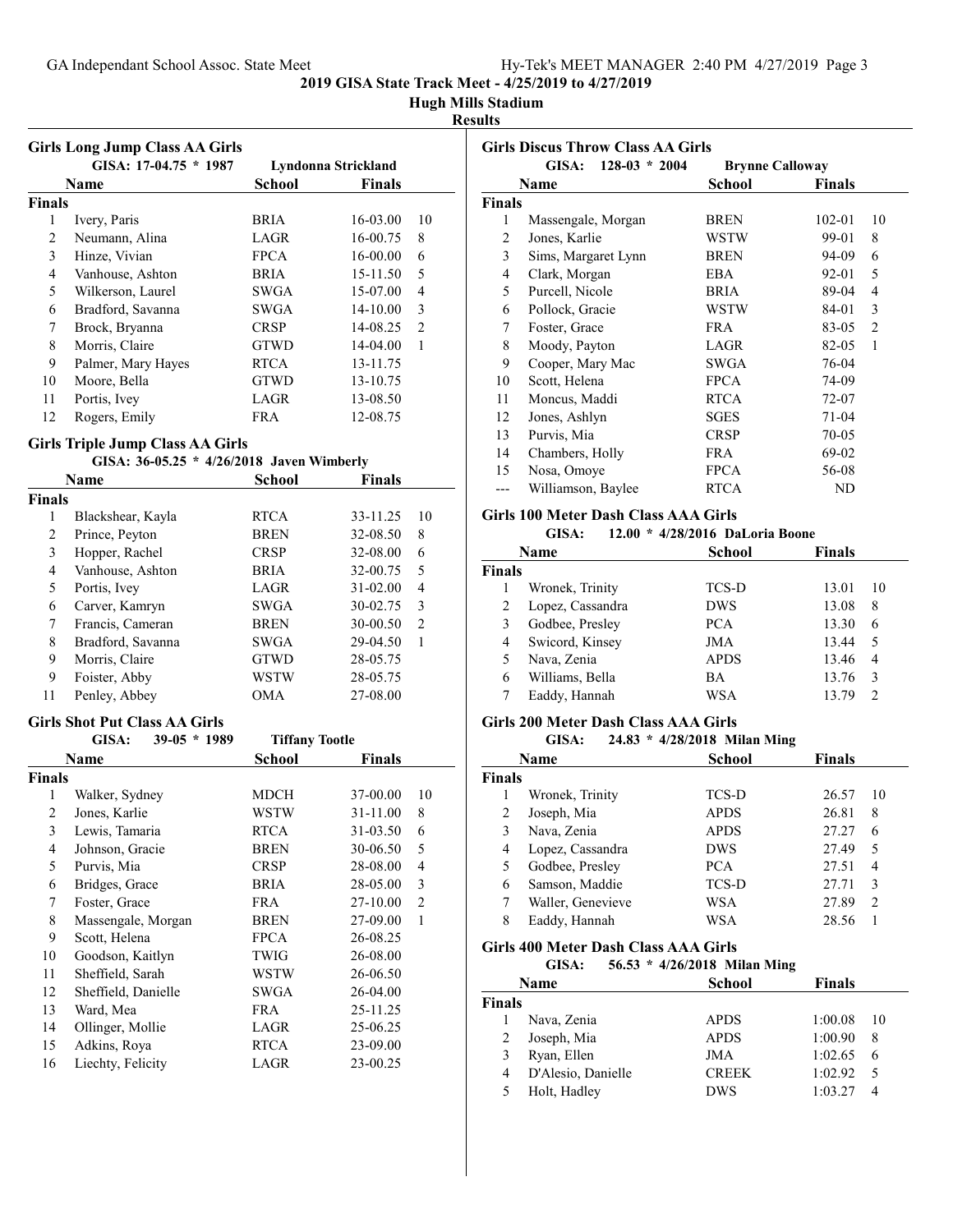|  |  | Hugh Mills Stadium |
|--|--|--------------------|
|--|--|--------------------|

#### **Results**

|    | Name                | <b>School</b> | <b>Finals</b> |               |
|----|---------------------|---------------|---------------|---------------|
| 6. | Chambers, Katherine | AGS           | 1:03.74       | $\mathcal{E}$ |
|    | Gay, Carly          | TCS-D         | 1:03.78       | 2             |
| 8  | Hampton, Ryley      | LCA.          | 1:03.80       |               |

|               | GISA:                  | $2:15.23 * 4/30/2015$ Ruthie Powell |         |                |
|---------------|------------------------|-------------------------------------|---------|----------------|
|               | Name                   | <b>School</b>                       | Finals  |                |
| <b>Finals</b> |                        |                                     |         |                |
| 1             | Augenstein, Charlotte  | DWS                                 | 2:22.00 | 10             |
| 2             | Joseph, Molly          | <b>APDS</b>                         | 2:23.01 | 8              |
| 3             | Ryan, Emery            | JMA                                 | 2:23.37 | 6              |
| 4             | Wellons, Sovie         | <b>HERT</b>                         | 2:26.36 | 5              |
| 5             | Riordan, Amy           | <b>APDS</b>                         | 2:27.50 | 4              |
| 6             | LeRoy, Karmen          | TCS-D                               | 2:28.61 | 3              |
| 7             | Samson, Janie          | TCS-D                               | 2:35.34 | $\overline{2}$ |
| 8             | Bell, Ryleigh          | <b>SAR</b>                          | 2:36.18 | 1              |
| 9             | Griffin, Lilly         | <b>PCA</b>                          | 2:37.00 |                |
| 10            | Lapp, Abigail          | <b>BCA</b>                          | 2:38.45 |                |
| 11            | Green, Jolie           | <b>VALW</b>                         | 2:41.78 |                |
| 12            | Potter, Brittany       | ВA                                  | 2:42.08 |                |
| 13            | Lambert, Alexa         | <b>HSPS</b>                         | 2:45.89 |                |
| 14            | Toma-Harrold, Danielle | AGS                                 | 2:47.42 |                |
| 15            | Del Bosque, Camila     | <b>HSPS</b>                         | 2:49.50 |                |
| 16            | Lukes, Cece            | <b>DWS</b>                          | 2:49.70 |                |

#### **Girls 1600 Meter Run Class AAA Girls**

#### **GISA: 5:09.05 \* 4/26/2018 Camryn Bridges**

|        | Name                  | <b>School</b> | <b>Finals</b> |                |
|--------|-----------------------|---------------|---------------|----------------|
| Finals |                       |               |               |                |
| 1      | Augenstein, Charlotte | DWS           | 5:14.65       | 10             |
| 2      | Joseph, Molly         | <b>APDS</b>   | 5:17.03       | 8              |
| 3      | Wellons, Sovie        | <b>HERT</b>   | 5:17.51       | 6              |
| 4      | Riordan, Amy          | <b>APDS</b>   | 5:19.93       | 5              |
| 5      | Ryan, Emery           | JMA           | 5:24.53       | $\overline{4}$ |
| 6      | LeRoy, Karmen         | TCS-D         | 5:25.88       | 3              |
| 7      | Samson, Janie         | <b>TCS-D</b>  | 5:57.05       | 2              |
| 8      | Law, Elizabeth        | SAR           | 5:57.27       | 1              |
| 9      | Del Bosque, Julia     | <b>HSPS</b>   | 5:58.12       |                |
| 10     | Lambert, Alexa        | <b>HSPS</b>   | 6:00.56       |                |
| 11     | Baffic, Hallie        | <b>CREEK</b>  | 6:11.77       |                |
| 12     | Irvin, Bailey         | <b>DWS</b>    | 6:12.76       |                |
| 13     | Bell, Ryleigh         | <b>SAR</b>    | 6:24.64       |                |
| 14     | Lapp, Abigail         | <b>BCA</b>    | 6:27.57       |                |

#### **Girls 3200 Meter Run Class AAA Girls**

**GISA: 11:09.54 \* Grace Tinkey 4/29/2010**

| Name          |                       | School       | <b>Finals</b> |    |
|---------------|-----------------------|--------------|---------------|----|
| <b>Finals</b> |                       |              |               |    |
|               | Joseph, Molly         | <b>APDS</b>  | 11:31.43      | 10 |
|               | Augenstein, Charlotte | <b>DWS</b>   | 11:34.03      | 8  |
| 3.            | LeRoy, Karmen         | <b>TCS-D</b> | 11:38.38      | 6  |
| 4             | Riordan, Amy          | <b>APDS</b>  | 12:27.49      | 5  |
|               | Law, Elizabeth        | <b>SAR</b>   | 13:30.31      | 4  |
| 6             | McPherson, Elise      | <b>BRKW</b>  | 13:36.30      |    |

|    | Griffin, Lilly      | <b>PCA</b>   | 13:45.74<br>2 |
|----|---------------------|--------------|---------------|
| 8  | Toma-Harrold, Emily | AGS          | 13:50.18      |
| 9  | Toler, Sophia       | TCS-D        | 13:54.58      |
| 10 | Muncus, Jillian     | <b>CREEK</b> | 13:57.78      |
| 11 | Cowart, Piper       | JMA          | 14:02.89      |
| 12 | Green, Jordan       | VALW         | 14:13.84      |
| 13 | Mock, Hannah        | <b>BA</b>    | 14:43.29      |
| 14 | Echols, Bailey      | LCA.         | 15:00.06      |

#### **Girls 100 Meter Hurdles Class AAA Girls**

|        | GISA:               | 14.15 * 4/28/2011 Shannen-Rose Forde |           |             |               |                |  |
|--------|---------------------|--------------------------------------|-----------|-------------|---------------|----------------|--|
|        | <b>Name</b>         |                                      |           | School      | <b>Finals</b> |                |  |
| Finals |                     |                                      |           |             |               |                |  |
|        | Swicord, Kinsey     |                                      |           | JMA         | 16.45         | 10             |  |
| 2      | Sims, Anna          |                                      |           | <b>APDS</b> | 17.32         | 8              |  |
| 3      | Royal, Sara Beth    |                                      |           | <b>TIFT</b> | 17.99         | 6              |  |
| 4      | Jones, Olivia       |                                      |           | <b>HSPS</b> | 18.11         | 5              |  |
| 5      | Hiller, Lilly       |                                      | <b>BA</b> |             | 18.43         | 4              |  |
| 6      | Williams, Emma Kate |                                      |           | TCS-D       | 18.52         | 3              |  |
|        | Hartfield, Madi     |                                      |           | <b>TIFT</b> | 18.65         | $\mathfrak{D}$ |  |
| 8      | George, Kardyn      |                                      |           | TCS-D       | 19.79         |                |  |
|        |                     |                                      |           |             |               |                |  |

# **Girls 300 Meter Hurdles Class AAA Girls**

| GISA: |  |  | 42.48 * 4/26/2012 Nnenya Hailey |
|-------|--|--|---------------------------------|
|-------|--|--|---------------------------------|

|               | ----<br>              | $1/20/2012$ . Then $\mu$ many |               |    |
|---------------|-----------------------|-------------------------------|---------------|----|
|               | Name                  | School                        | <b>Finals</b> |    |
| <b>Finals</b> |                       |                               |               |    |
|               | Hampton, Ryley        | LCA                           | 49.11         | 10 |
| 2             | LeRoy, Emma Catherine | <b>APDS</b>                   | 49.38         | 8  |
| 3             | Jones, Olivia         | <b>HSPS</b>                   | 50.07         | 6  |
| 4             | Finley, Liv           | <b>BA</b>                     | 50.40         | 5  |
| 5             | Barnes, I'Mani        | AGS                           | 50.66         | 4  |
| 6             | George, Kardyn        | TCS-D                         | 51.14         | 3  |
| 7             | Sims, Anna            | <b>APDS</b>                   | 51.48         | 2  |
| 8             | Willcox, Deena        | <b>DWS</b>                    | 51.54         |    |
|               |                       |                               |               |    |

# **Girls 4x100 Meter Relay Class AAA Girls**

**GISA: 50.06 \* 4/28/2011 Dominion Christian High School**

#### **B Perry, T Keitt, J Hawkins, S Forde**

|                | Team                     | Relav             | Finals               |                          |
|----------------|--------------------------|-------------------|----------------------|--------------------------|
| <b>Finals</b>  |                          |                   |                      |                          |
| 1              | Augusta Prep             | A                 | 51.29                | 10                       |
|                | 1) Joseph, Mia           |                   | 2) Rosenblum, Jamie  |                          |
|                | 3) LeRoy, Emma Catherine | 4) Nava, Zenia    |                      |                          |
| $\mathfrak{D}$ | Pinewood                 | A                 | 51.69                | 8                        |
|                | 1) McCall, Ally          | 2) Dollar, Shelby |                      |                          |
|                | 3) Bradley, Jena         |                   | 4) Godbee, Presley   |                          |
| 3              | Deerfield                | A                 | 52.11                | 6                        |
|                | 1) Lopez, Cassandra      | 2) Holt, Hadley   |                      |                          |
|                | 3) Peacock, Catherine    | 4) Lanier, Lila   |                      |                          |
| 4              | Westminster              | A                 | 52.24                | $\overline{\mathcal{L}}$ |
|                | 1) Ayettey, McKayla      |                   | 2) Waller, Genevieve |                          |
|                | 3) Eaddy, Lauren         | 4) Eaddy, Hannah  |                      |                          |
| 5.             | John Milledge            | A                 | 52.81                | 4                        |
|                | 1) Youngblood, Holley    | 2) Ryan, Ellen    |                      |                          |
|                | 3) Ryan, Emery           |                   | 4) Swicord, Kinsey   |                          |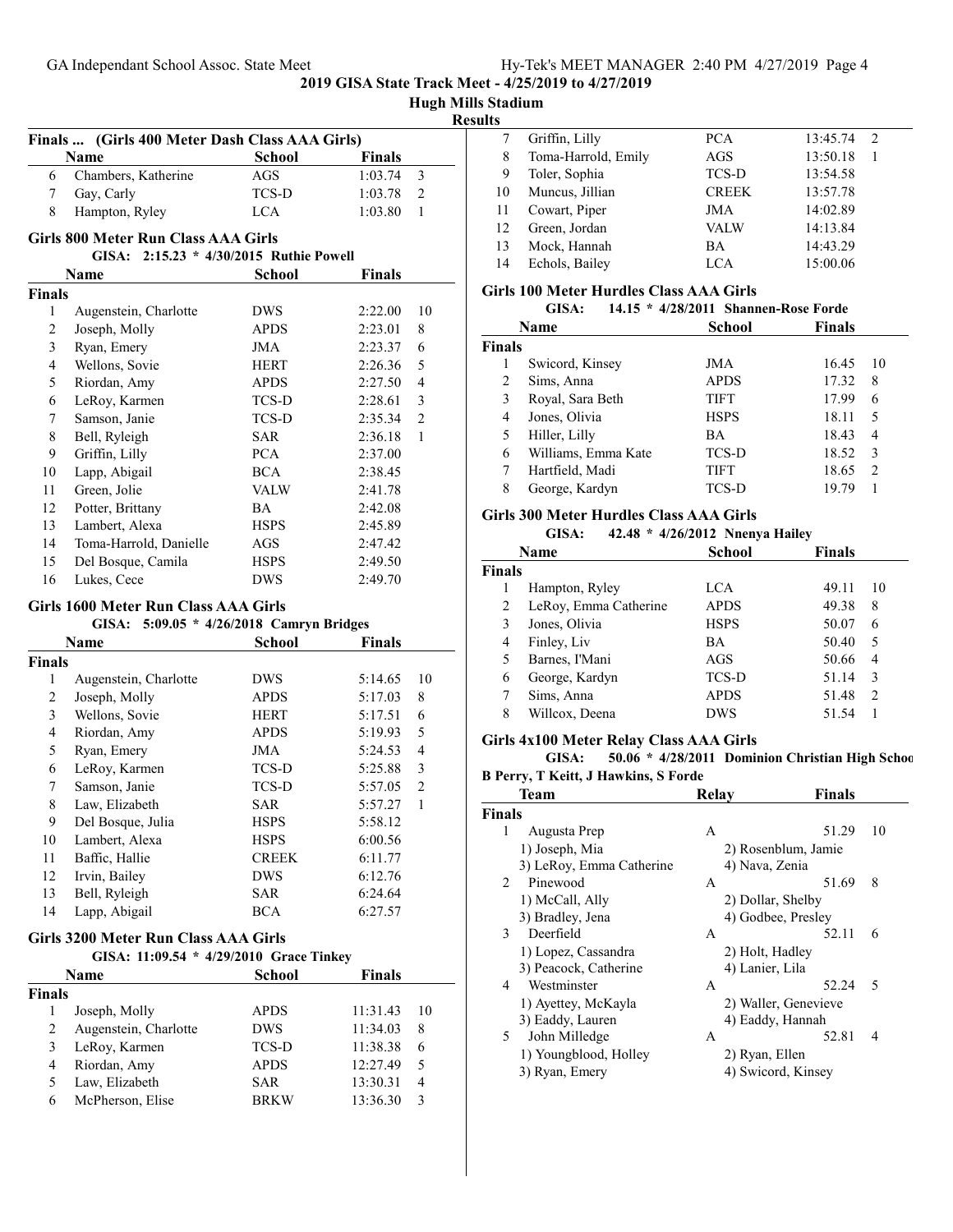# **Hugh Mills Stadium Results Finals ... (Girls 4x100 Meter Relay Class AAA Girls) Team Relay Finals** 6 Trinity-Dublin A 53.24 3 1) Samson, Maddie 2) Samson, Janie 3) Doctor, Armani 4) Wronek, Trinity 7 Bulloch A 54.33 2 1) Kauber, Lizzie 2) Kauber, Hope 3) Potter, Brittany 4) Williams, Bella 8 John Milledge B 54.58 1 1) Smith, Kirsten 2) Swicord, Ellie 3) Chambers, Sydney 4) Clements, Mariah **Girls 4x400 Meter Relay Class AAA Girls GISA: 4:05.92 \* 2002 R. Seymour; C. Seymour; Bates; Kennedy Team Relay Finals Finals** 1 Augusta Prep A 4:10.28 10 1) Joseph, Mia 2) Joseph, Molly 3) Riordan, Amy 4) Nava, Zenia 2 Deerfield A 4:12.86 8 1) Augenstein, Charlotte 2) Holt, Hadley 3) Willcox, Deena 4) Peacock, Catherine 3 Trinity-Dublin A 4:16.27 6 1) Samson, Maddie 2) Samson, Janie 3) Gay, Carly 4) Wronek, Trinity 4 John Milledge A 4:17.78 5 1) Clements, Mariah 2) Swicord, Kinsey 3) Ryan, Ellen 4) Ryan, Emery 5 Southland A 4:28.37 4 1) Law, Elizabeth 2) Minick, Morgan 3) Crisp, Maddie 4) Bell, Ryleigh 6 Atl Girls A 4:31.00 3 1) Barnes, I'Mani 2) Toma-Harrold, Danielle 3) Chambers, Katherine 4) Becker, Elizabeth 7 Augusta Prep B 4:31.04 2 1) LeRoy, Emma Catherine 2) Hunt, Tala 3) Sims, Anna 4) Rosenblum, Jamie 8 Pinewood A 4:32.06 1 1) Shaffer, Madison 2) McCall, Ally 3) McLendon, Vivian 4) Whiten, Rebekah **Girls High Jump Class AAA Girls** GISA: 5-06 \* 1980 Denise Holloway **Name School Finals Finals**

| nals |                     |             |             |                |
|------|---------------------|-------------|-------------|----------------|
|      | Barnes, I'Mani      | AGS         | 5-00.00     | 10             |
| 2    | Lanier, Lila        | <b>DWS</b>  | $J5-00.00$  | 8              |
| 3    | Rhodes, Olivia      | JMA         | 4-08.00     | 5.5            |
| 3    | Gay, Carly          | TCS-D       | 4-08.00     | 5.5            |
| 5    | Morgan, Olivia      | <b>BCA</b>  | J4-08.00    | 3.5            |
| 5    | Ray, Lucy           | TCS-D       | J4-08.00    | 3.5            |
| 7    | Hiller, Lilly       | BA          | J4-08.00    | $\overline{2}$ |
| 8    | Squires, Ella Grace | <b>BRKW</b> | J4-08.00    |                |
| 9    | Clifford, Laura     | <b>BCA</b>  | $4 - 06.00$ |                |
| 9    | Chambers, Katherine | AGS         | $4 - 06.00$ |                |
|      |                     |             |             |                |

| 9             | Thompson, Jordan                                                                  | <b>BRKW</b> | 4-06.00        |  |  |  |
|---------------|-----------------------------------------------------------------------------------|-------------|----------------|--|--|--|
| 9             | Swicord, Kinsey                                                                   | JMA         | 4-06.00        |  |  |  |
| 13            | Ricketts, Kacie                                                                   | ВA          | 4-04.00        |  |  |  |
| 13            | Gilbertson, Jacqueline                                                            | NDA.        | 4-04.00        |  |  |  |
| 15            | Salter, Callie                                                                    | <b>DWS</b>  | $4 - 00.00$    |  |  |  |
|               | <b>Girls Pole Vault Class AAA Girls</b><br>GISA: 13-01.50 * 4/28/2016 Becky Arbiv |             |                |  |  |  |
|               | <b>Name</b>                                                                       | School      | <b>Finals</b>  |  |  |  |
| <b>Finals</b> |                                                                                   |             |                |  |  |  |
| 1             | Joseph, Mia                                                                       | <b>APDS</b> | 10-00.00<br>10 |  |  |  |
| 2             | Rosenblum, Jamie                                                                  | <b>APDS</b> | 9-09.00<br>8   |  |  |  |
| 3             | Willcox. Deena                                                                    | DWS         | 9-06.00<br>6   |  |  |  |

4 Hennon, Keeli BA 8-06.00 5 5 Kauber, Lizzie BA 7-00.00 4

# 6 Moss, Isabella TCS-D J7-00.00 3

# **Girls Long Jump Class AAA Girls**

#### **GISA: 18-08.50 \* 4/27/2017 DaLoria Boone**

|        | Name            | <b>School</b> | <b>Finals</b> |                |
|--------|-----------------|---------------|---------------|----------------|
| Finals |                 |               |               |                |
| 1      | Wronek, Trinity | TCS-D         | $16-10.00$    | 10             |
| 2      | Greene, Jazmyne | <b>APDS</b>   | 16-00.00      | 8              |
| 3      | Samson, Maddie  | TCS-D         | 15-11.75      | 6              |
| 4      | Holt, Hadley    | <b>DWS</b>    | 15-11.25      | 5              |
| 5      | Barnes, I'Mani  | AGS           | 15-11.00      | 4              |
| 6      | Williams, Bella | ВA            | 15-02.50      | 3              |
| 7      | Hunt, Adylein   | <b>TIFT</b>   | $15-00.00$    | $\overline{2}$ |
| 8      | Bradley, Jena   | <b>PCA</b>    | 14-10.75      | 1              |
| 9      | Turner, Betsy   | SAR           | 14-10.50      |                |
| 10     | Morgan, Olivia  | BCA           | 14-07.75      |                |
| 11     | Eaddy, Hannah   | WSA           | 14-04.50      |                |
| 12     | Rhodes, Olivia  | JMA           | 14-03.00      |                |
| 13     | Waldo, Camryn   | <b>CREEK</b>  | 14-01.50      |                |
| 14     | Hartfield, Madi | TIFT          | 13-09.00      |                |
|        |                 |               |               |                |

### **Girls Triple Jump Class AAA Girls**

#### **GISA:** 37-11 \*  $\frac{5}{2}/2013$  Ivey Slaughter

|               | Name                | <b>School</b> | <b>Finals</b> |                |
|---------------|---------------------|---------------|---------------|----------------|
| <b>Finals</b> |                     |               |               |                |
| 1             | Rosenblum, Jamie    | <b>APDS</b>   | 33-10.00      | 10             |
| 2             | Greene, Jazmyne     | <b>APDS</b>   | 32-11.00      | 8              |
| 3             | Holt, Hadley        | <b>DWS</b>    | 32-10.00      | 6              |
| 4             | Gay, Carly          | <b>TCS-D</b>  | 32-04.00      | 5              |
| 5             | Chambers, Katherine | AGS           | 30-11.25      | 4              |
| 6             | Nelson, Elizabeth   | NDA.          | 30-03.75      | 3              |
| 7             | Hampton, Ryley      | LCA.          | 29-09.50      | $\overline{c}$ |
| 8             | Landers, Sophie     | NDA.          | 29-09.00      | 1              |
| 9             | McCall, Ally        | PCA.          | 29-05.75      |                |
| 10            | Roundtree, Carson   | <b>PCA</b>    | 29-05.25      |                |
| 11            | Williams, Malia     | TCS-D         | 28-08.25      |                |
| 12            | Warren, Haleigh     | SAR           | 28-01.50      |                |
| 13            | Reece, Hannah       | JMA           | 27-06.00      |                |
| 14            | Williams, Kate      | <b>DWS</b>    | 27-01.50      |                |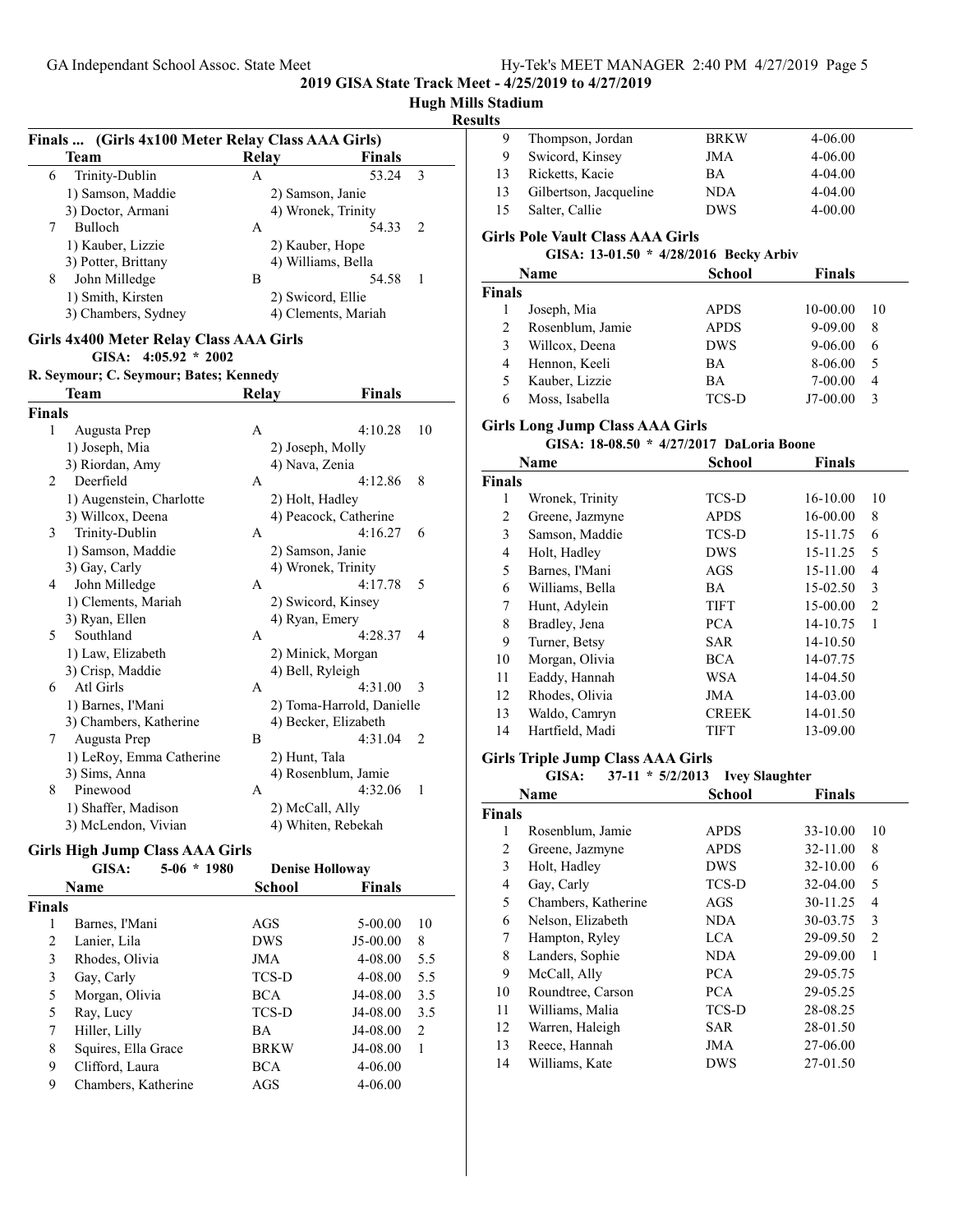#### **Hugh Mills Stadium**

#### **Results**

| <b>Girls Shot Put Class AAA Girls</b> |                                         |              |               |                |  |
|---------------------------------------|-----------------------------------------|--------------|---------------|----------------|--|
|                                       | GISA: 51-06.75 * 4/26/2012 Sarah Howard |              |               |                |  |
|                                       | Name                                    | School       | <b>Finals</b> |                |  |
| Finals                                |                                         |              |               |                |  |
| 1                                     | Ellis, Regan                            | BA.          | 35-11.75      | 10             |  |
| 2                                     | Martin, Mary Claire                     | VALW         | 31-09.25      | 8              |  |
| 3                                     | Swicord, Larken                         | JMA          | 30-02.75      | 6              |  |
| 4                                     | Lofton, Jamia                           | <b>DWS</b>   | 29-04.75      | 5              |  |
| 5                                     | McCain, Holly                           | SAR          | 29-04.00      | 4              |  |
| 6                                     | Scott, Ruthie                           | TCS-D        | 29-02.75      | 3              |  |
| 7                                     | Walker, Emily                           | <b>HERT</b>  | 28-05.00      | $\mathfrak{D}$ |  |
| 8                                     | Hedgemon, Bailey                        | AGS          | 28-01.00      | 1              |  |
| 9                                     | Veal, Gracie                            | <b>FRED</b>  | 27-01.50      |                |  |
| 10                                    | Johnson, Ashley                         | <b>APDS</b>  | 26-02.50      |                |  |
| 11                                    | Beck, Ashley                            | <b>CREEK</b> | 26-00.75      |                |  |
| 12                                    | Gano, Katherine                         | <b>BCA</b>   | 25-06.50      |                |  |
| 13                                    | Hall, Madison                           | VALW         | 24-02.50      |                |  |
| 13                                    | Carter, Monday                          | AGS          | 24-02.50      |                |  |
| 15                                    | Ayettey, McKayla                        | WSA          | 23-10.75      |                |  |

#### **Girls Discus Throw Class AAA Girls GISA: 147-11 \* SARAH HOWARDA & 1 H**

| GISA:<br>147-11 * 4/28/2011 Sarah Howard |                      |               |        |    |
|------------------------------------------|----------------------|---------------|--------|----|
| Name                                     |                      | <b>School</b> | Finals |    |
| <b>Finals</b>                            |                      |               |        |    |
| 1                                        | Ellis, Regan         | BA            | 111-08 | 10 |
| 2                                        | Scott, Ruthie        | TCS-D         | 102-11 | 8  |
| 3                                        | Hedgemon, Bailey     | AGS           | 91-09  | 6  |
| 4                                        | Williams, Marlee     | ВA            | 85-02  | 5  |
| 5                                        | Caballero, Ana       | NDA           | 83-09  | 4  |
| 6                                        | Hawkins, Chelsey     | WSA           | 81-09  | 3  |
| 7                                        | Warrington, Virginia | <b>DWS</b>    | 81-01  | 2  |
| 8                                        | Walker, Emily        | <b>HERT</b>   | 79-10  | 1  |
| 9                                        | Johnson, Ashley      | <b>APDS</b>   | 78-01  |    |
| 10                                       | Rogers, Payton       | <b>PCA</b>    | 77-04  |    |
| 11                                       | Rogers, Katie        | SAR           | 77-01  |    |
| 12                                       | Franke, Faith        | <b>DCHS</b>   | 76-01  |    |
| 13                                       | Starlin, Addison     | <b>SAR</b>    | 74-02  |    |
| 14                                       | Rosenblum, Jamie     | APDS          | 69-09  |    |
| 15                                       | Jackson, Ann Murray  | <b>BRKW</b>   | 69-00  |    |
| 16                                       | Patton, Abigail      | JMA           | 53-03  |    |

#### **Boys 100 Meter Dash Class AA Boys**

|               | GISA:             | 11.04<br>$*1982$ | <b>Rock Hudson</b> |               |               |
|---------------|-------------------|------------------|--------------------|---------------|---------------|
|               | Name              |                  | School             | <b>Finals</b> |               |
| <b>Finals</b> |                   |                  |                    |               |               |
|               | Wright, Winston   |                  | <b>MEM</b>         | 11.06         | 10            |
| 2             | Gardner, Ethan    |                  | <b>FSA</b>         | 11.17         | 8             |
| 3             | Olson, Connor     |                  | <b>GTWD</b>        | 11.66         | 6             |
| 4             | Eaford, Devontae  |                  | <b>SWGA</b>        | 11.70         | 5             |
| 5             | Lawrence, Michael |                  | <b>MDCH</b>        | 11.72         | 4             |
| 6             | Duffie, Ryan      |                  | EBA                | 11.97         | 3             |
| 7             | Locklear, Tanner  |                  | <b>PIED</b>        | 12.00         | $\mathcal{L}$ |
| 8             | Johnson, Cameron  |                  | TERR               | 12.49         |               |

| <b>Boys 200 Meter Dash Class AA Boys</b><br>22.53 * 4/30/2009 Justin Chambers<br>GISA: |                  |             |               |  |
|----------------------------------------------------------------------------------------|------------------|-------------|---------------|--|
|                                                                                        | <b>Name</b>      | School      | <b>Finals</b> |  |
| <b>Finals</b>                                                                          |                  |             |               |  |
| 1                                                                                      | Wright, Winston  | <b>MEM</b>  | $22.22*10$    |  |
| $\overline{c}$                                                                         | Gardner, Ethan   | <b>FSA</b>  | $22.35*$<br>8 |  |
| 3                                                                                      | Olson, Connor    | <b>GTWD</b> | 23.24<br>6    |  |
| 4                                                                                      | Norrell, Nevan   | <b>MDCH</b> | 23.64<br>5    |  |
| 5                                                                                      | Sloan, Garrett   | <b>TERR</b> | 23.78<br>4    |  |
| 6                                                                                      | Eaford, Devontae | SWGA        | 23.93<br>3    |  |
| 7                                                                                      | Duffie, Ryan     | EBA         | 23.97<br>2    |  |
| 8                                                                                      | Williams, Lee    | <b>MDCH</b> | 24.27         |  |

#### **Boys 400 Meter Dash Class AA Boys**

### **GISA:** 49.05 \* 4/30/2009 Justin Chambers

|               | Name               | School      | <b>Finals</b>          |
|---------------|--------------------|-------------|------------------------|
| <b>Finals</b> |                    |             |                        |
|               | Marshall, Tylek    | SWGA        | 52.09<br>10            |
| 2             | Johnson, Bryce     | <b>GTWD</b> | 53.77<br>8             |
| 3             | McElhenney, TJ     | <b>GTWD</b> | 53.88<br>6             |
| 4             | Parker, Tripp      | EBA         | 53.91<br>5             |
| 5             | Reeves, Treyveon   | LAGR        | 55.01<br>4             |
| 6             | Barbee, Hugh       | <b>FRA</b>  | 55.29<br>3             |
|               | Waters, Eason      | EBA         | 55.34<br>$\mathcal{D}$ |
| 8             | Daniels, John Dean | WSTW        | 58.23                  |

#### **Boys 800 Meter Run Class AA Boys**

### GISA: 1:58.99 \* 4/24/2014 Kaleb McLeod

|        | Name                    | <b>School</b> | <b>Finals</b> |                |
|--------|-------------------------|---------------|---------------|----------------|
| Finals |                         |               |               |                |
| 1      | Auslander, Will         | MDCH          | 2:06.05       | 10             |
| 2      | Van de Planque, William | <b>GTWD</b>   | 2:09.28       | 8              |
| 3      | Lopez, Johann           | MDCH          | 2:10.55       | 6              |
| 4      | Jackson, Javon          | <b>FPCA</b>   | 2:13.54       | 5              |
| 5      | Martinez, Luis          | <b>CRSP</b>   | 2:14.61       | 4              |
| 6      | Christensen, D.J.       | <b>FPCA</b>   | 2:17.20       | 3              |
| 7      | Daniels, Henry          | <b>FRA</b>    | 2:18.89       | $\overline{2}$ |
| 8      | Haley, Blake            | <b>GTWD</b>   | 2:18.93       | 1              |
| 9      | Cross, Ben              | SGES          | 2:24.86       |                |
| 10     | Hardin, Billy           | <b>CRSP</b>   | 2:26.00       |                |
| 11     | Moore, Shane            | <b>RTCA</b>   | 2:28.26       |                |
| 12     | Johnson, Preston        | SWGA          | 2:30.41       |                |
| 13     | Hunter, Kamden          | MEM           | 2:31.99       |                |
| 14     | Stuart, KC              | SWGA          | 2:32.04       |                |
|        | Byman, Daniel           | COTT          | DO            |                |
|        | Daugherty, Nicholas     | COTT          | DO            |                |

#### **Boys 1600 Meter Run Class AA Boys**

#### **GISA:** 4:21.23 \* 4/24/2014 Kaleb McLeod

|        | <b>Name</b>         | <b>School</b> | <b>Finals</b>  |  |
|--------|---------------------|---------------|----------------|--|
| Finals |                     |               |                |  |
|        | Auslander, Will     | <b>MDCH</b>   | 4:42.84<br>-10 |  |
|        | 2 Chambless, Nick   | <b>TERR</b>   | 4:55.87<br>8   |  |
|        | Daugherty, Nicholas | <b>COTT</b>   | 5:02.83<br>6   |  |
|        | Christensen, D.J.   | <b>FPCA</b>   | 5:05.29<br>5   |  |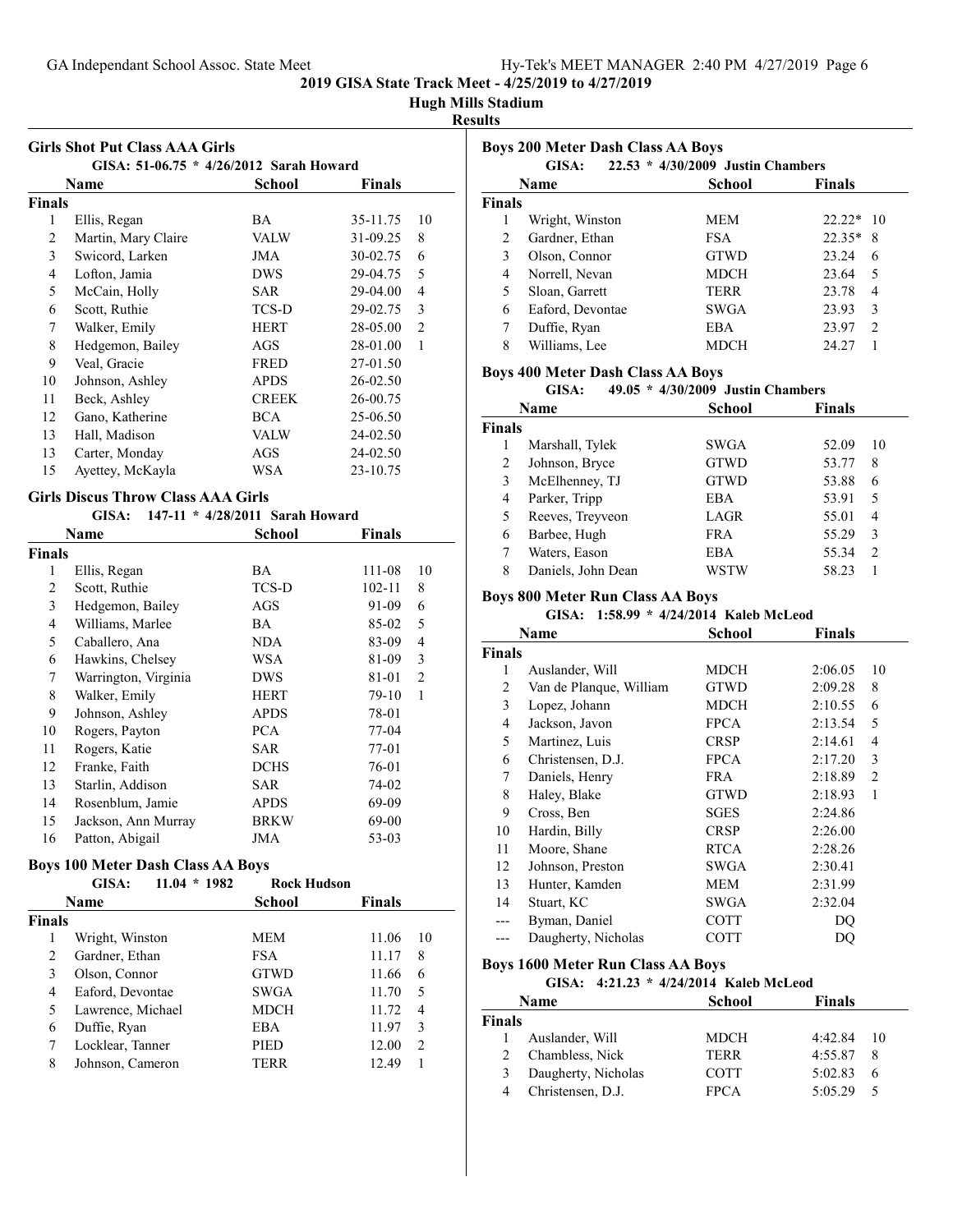# **Hugh Mills Stadium**

| Results |
|---------|
|---------|

|    | Finals  (Boys 1600 Meter Run Class AA Boys) |             |               |                |
|----|---------------------------------------------|-------------|---------------|----------------|
|    | Name                                        | School      | <b>Finals</b> |                |
| 5  | Auslander, Drew                             | MDCH        | 5:07.52       | $\overline{4}$ |
| 6  | Jackson, Javon                              | <b>FPCA</b> | 5:09.61       | 3              |
| 7  | Beall, Bo                                   | LAGR        | 5:10.99       | 2              |
| 8  | Van de Planque, William                     | <b>GTWD</b> | 5:16.27       | 1              |
| 9  | Byman, Daniel                               | <b>COTT</b> | 5:22.47       |                |
| 10 | James, Drew                                 | <b>BRIA</b> | 5:25.50       |                |
| 11 | Cross, Samuel                               | <b>SGES</b> | 5:36.21       |                |
| 12 | Johnson, Preston                            | <b>SWGA</b> | 5:37.95       |                |
| 13 | Moore, Shane                                | <b>RTCA</b> | 5:42.68       |                |
| 14 | Balboni, Victor                             | <b>SAS</b>  | 5:45.91       |                |
| 15 | Cochran, Walt                               | WSTW        | 5:59.08       |                |
| 16 | Godwin, Caden                               | WSTW        | 6:01.67       |                |

#### **Boys 3200 Meter Run Class AA Boys**

#### GISA: 9:30.34 \* 4/26/2014 Kaleb McLeod

|               | Name                 | School      | <b>Finals</b> |    |
|---------------|----------------------|-------------|---------------|----|
| <b>Finals</b> |                      |             |               |    |
| 1             | Auslander, Will      | MDCH        | 10:28.98      | 10 |
| 2             | Lopez, Johann        | MDCH        | 11:18.58      | 8  |
| 3             | Metheny, Noah        | <b>TERR</b> | 11:27.44      | 6  |
| 4             | James, Drew          | BRIA        | 11:52.81      | 5  |
| 5             | Boyen, Hagen         | BREN        | 11:52.96      | 4  |
| 6             | Byman, Daniel        | <b>COTT</b> | 12:01.29      | 3  |
| 7             | Cross, Samuel        | <b>SGES</b> | 12:12.99      | 2  |
| 8             | Christensen, Timothy | <b>FPCA</b> | 12:30.09      | 1  |
| 9             | Stephens, Branson    | FRA         | 12:42.96      |    |
| 10            | Miller, Blaine       | RTCA        | 12:58.24      |    |
| 11            | Cochran, Walt        | WSTW        | 13:12.30      |    |
| 12            | Godwin, Caden        | WSTW        | 13:41.49      |    |
| 13            | Odom, Jacob          | <b>CRSP</b> | 13:45.12      |    |
| 14            | Luther, Aiden        | <b>SAS</b>  | 13:47.31      |    |
| 15            | Rasplica, Erickson   | SAS         | 13:55.32      |    |

#### **Boys 110 Meter Hurdles Class AA Boys**

# **GISA:** 16.62 \* 4/30/2016 Braxton Taylor **Name School Finals Finals** 1 Harris, Tyler WSTW 17.13 10 2 Haley, Reed GTWD 17.17 8 3 Liu, Jay MDCH 17.91 6 4 Norrell, Nevan MDCH 17.92 5 5 Rush, Colton FRA 17.97 4 6 Purvis, Tucker BRIA 18.78 3 7 Brown, Robert RTCA 19.19 2 8 Stringer, Albert WSTW 19.50 1

# **Boys 300 Meter Hurdles Class AA Boys**

**GISA:** 39.83 \* 4/24/2008 Ethan Lovett

| Name          |                | School      | <b>Finals</b>            |  |
|---------------|----------------|-------------|--------------------------|--|
| <b>Finals</b> |                |             |                          |  |
|               | Norrell, Nevan | <b>MDCH</b> | 42.10<br>$\overline{10}$ |  |
|               | 2 Haley, Reed  | <b>GTWD</b> | 42.61<br>8               |  |
|               | Liu, Jay       | <b>MDCH</b> | 43.81<br>6               |  |
| 4             | Stickley, Jack | <b>GTWD</b> | 45.18                    |  |

| ults          |                                             |                                       |                      |                |
|---------------|---------------------------------------------|---------------------------------------|----------------------|----------------|
| 5             | Davis, Railey                               | <b>WSTW</b>                           | 45.79                | 4              |
| 6             | Stringer, Slayter                           | <b>WSTW</b>                           | 45.88                | 3              |
| 7             | Kelly, Ian                                  | TERR                                  | 47.87                | $\overline{c}$ |
| 8             | Powell, Jashaun                             | <b>RTCA</b>                           | 48.35                | 1              |
|               | <b>Boys 4x100 Meter Relay Class AA Boys</b> |                                       |                      |                |
|               | GISA:                                       | 44.21 * 4/28/2016 Flint River Academy |                      |                |
|               | A Posey, P Williams, C Evans, J Murphy      |                                       |                      |                |
|               | <b>Team</b>                                 | Relay                                 | <b>Finals</b>        |                |
| <b>Finals</b> |                                             |                                       |                      |                |
| 1             | Mon Don                                     | A                                     | 44.76                | 10             |
|               | 1) Auslander, Will                          |                                       | 2) Lawrence, Michael |                |
|               | 3) Williams, Lee                            | 4) Norrell, Nevan                     |                      |                |
| 2             | Gatewood                                    | A                                     | 45.81                | 8              |
|               | 1) Rudolph, Tony                            | 2) McElhenney, TJ                     |                      |                |
|               | 3) Sinclair, Nash                           | 4) Olson, Connor                      |                      |                |
| 3             | Edm Burke                                   | A                                     | 46.42                | 6              |
|               | 1) Woods, Carson                            | 2) Waters, Eason                      |                      |                |
|               | 3) Hirschauer, Evan                         | 4) Duffie, Ryan                       |                      |                |
| 4             | Southwest GA                                | A                                     | 46.55                | 5              |
|               | 1) Cox, Mac                                 | 2) Benton, Luke                       |                      |                |
|               | 3) Marshall, Tylek                          | 4) Eaford, Devontae                   |                      |                |
| 5             | Briarwood                                   | A                                     | 47.39                | 4              |
|               | 1) Sheppard, Lawson                         | 2) Mohr, Chapman                      |                      |                |
|               | 3) Purvis, Tucker                           | 4) Reese, Dax                         |                      |                |
| 6             | <b>Rbt Toombs</b>                           | A                                     | 48.03                | 3              |
|               | 1) Carnes, Sensier                          | 2) Powell, Jashaun                    |                      |                |
|               | 3) Phillips, Payton                         | 4) Brown, Robert                      |                      |                |
|               | Memorial                                    | A                                     | DQ                   |                |
|               | 1) Jordan, Amareon                          | 2) Pinkston, Derry                    |                      |                |
|               | 3) Wiley, Michael                           | 4) Wright, Winston                    |                      |                |

#### **Boys 4x400 Meter Relay Class AA Boys**

#### **GISA:** 3:34.88 \* 4/26/2007 Trinity Christian School

#### **K Shepherd, W Freeman, C Jackson, A Ditges**

|                | Team                       | Relay             | Finals              |    |
|----------------|----------------------------|-------------------|---------------------|----|
| <b>Finals</b>  |                            |                   |                     |    |
| 1              | Mon Don                    | А                 | 3:35.11             | 10 |
|                | 1) Auslander, Will         | 2) Liu, Jay       |                     |    |
|                | 3) Williams, Lee           | 4) Norrell, Nevan |                     |    |
| $\mathfrak{D}$ | Edm Burke                  | А                 | 3:38.52             | 8  |
|                | 1) Woods, Carson           | 2) Waters, Eason  |                     |    |
|                | 3) Parker, Tripp           | 4) Duffie, Ryan   |                     |    |
| 3              | Gatewood                   | A                 | 3:39.58             | 6  |
|                | 1) Johnson, Bryce          | 2) Olson, Connor  |                     |    |
|                | 3) Sinclair, Nash          |                   | 4) McElhenney, TJ   |    |
| 4              | Gatewood                   | B                 | 3:45.58             | 5  |
|                | 1) Middleton, Carter       | 2) Haley, Reed    |                     |    |
|                | 3) Van de Planque, William |                   | 4) Crowe, Jackson   |    |
| 5              | Terrell                    | A                 | 3:55.05             | 4  |
|                | 1) Chambless, Nick         |                   | 2) Jenkins, Jackson |    |
|                | 3) Weekly, Jordan          | 4) Sloan, Garrett |                     |    |
| 6              | Terrell                    | B                 | 3:55.09             | 3  |
|                | 1) Ivey, Matthews          | 2) Kelly, Ian     |                     |    |
|                | 3) Alston, Andy            |                   | 4) Jones, Cameron   |    |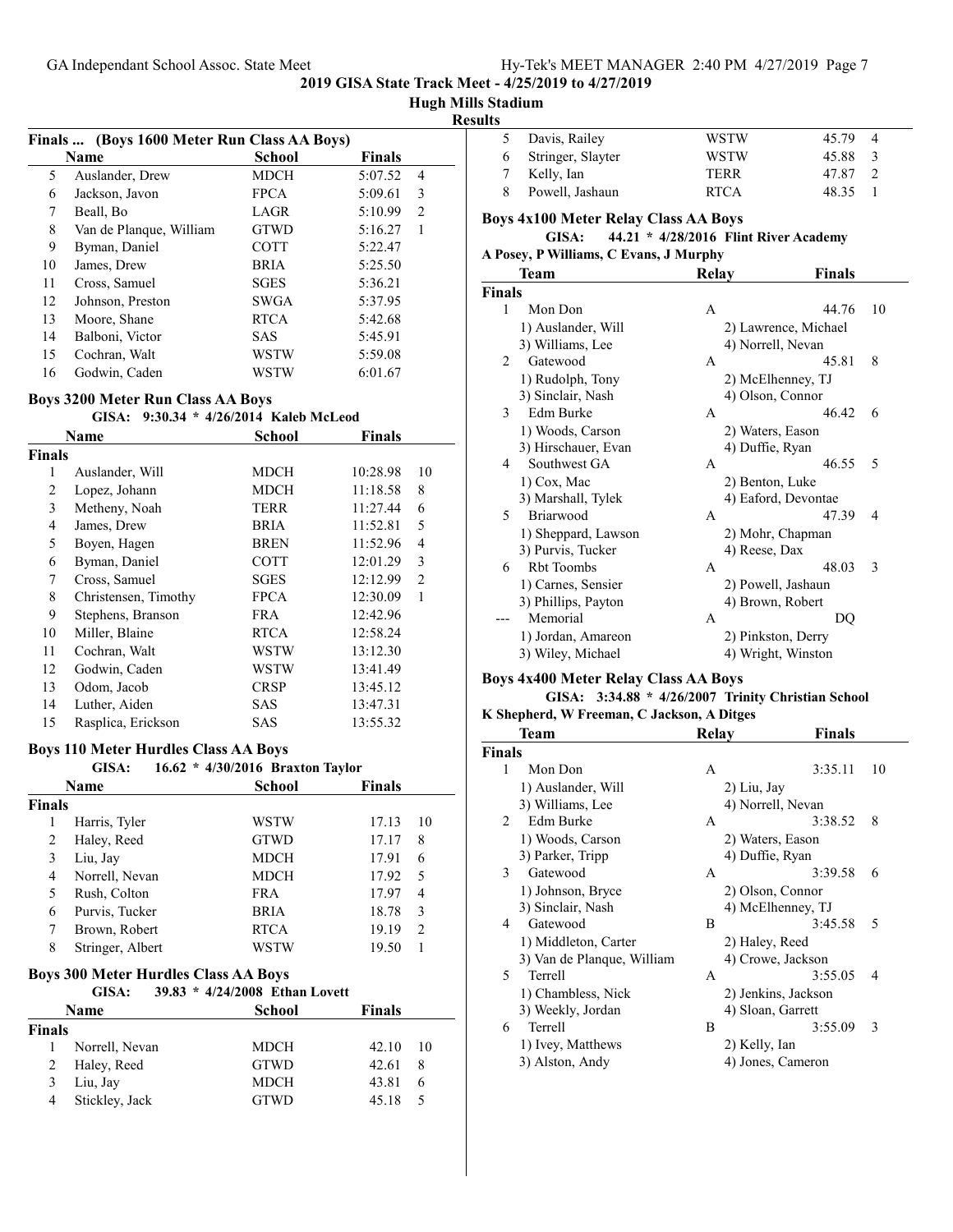# **Hugh Mills Stadium**

# **Results**

| (Boys 4x400 Meter Relay Class AA Boys)<br>Finals |                                      |                              |               |                |
|--------------------------------------------------|--------------------------------------|------------------------------|---------------|----------------|
|                                                  | Team                                 | Relay                        | <b>Finals</b> |                |
| 7                                                | <b>Rbt Toombs</b>                    | A                            | 3:59.71       | 2              |
|                                                  | 1) NeSmith, Sam                      | 2) Brown, Robert             |               |                |
|                                                  | 3) Phillips, Payton                  | 4) Jones, Cade               |               |                |
| 8                                                | Southwest GA                         | A                            | 4:11.72       | 1              |
|                                                  | 1) Johnson, Preston                  | 2) Barron, Ethan             |               |                |
|                                                  | 3) Eaford, Devontae                  | 4) Marshall, Tylek           |               |                |
|                                                  | <b>Boys High Jump Class AA Boys</b>  |                              |               |                |
|                                                  | $6-05.50 * 1979$<br>GISA:            | J. Smith                     |               |                |
|                                                  | Name                                 | School                       | <b>Finals</b> |                |
| <b>Finals</b>                                    |                                      |                              |               |                |
| 1                                                | Pickle, Austin                       | SWGA                         | 5-11.00       | 10             |
| 2                                                | Jones, Clay                          | PIED                         | 5-10.00       | 8              |
| 3                                                | Reese, Dax                           | <b>BRIA</b>                  | 5-08.00       | 6              |
| $\overline{4}$                                   | McElhenney, TJ                       | <b>GTWD</b>                  | 5-06.00       | 4.5            |
| 4                                                | Brown, Robert                        | <b>RTCA</b>                  | 5-06.00       | 4.5            |
| 6                                                | Rush, Colton                         | FRA                          | J5-06.00      | 3              |
| 7                                                | Parker, Tripp                        | EBA                          | J5-06.00      | $\overline{c}$ |
| $\,8\,$                                          | Waters, Max                          | <b>WSTW</b>                  | 5-04.00       | 0.5            |
| 8                                                | Jackson, Elijah                      | MEM                          | 5-04.00       | 0.5            |
| 10                                               | NeSmith, Sam                         | <b>RTCA</b>                  | 5-02.00       |                |
| 10                                               | Weekly, Jordan                       | TERR                         | 5-02.00       |                |
| 12                                               | Briggs, Aidan                        | <b>COTT</b>                  | 5-00.00       |                |
| ---                                              | Spears, Eli                          | LAGR                         | NH            |                |
| $---$                                            | Powers, Riley                        | <b>OMA</b>                   | NH            |                |
|                                                  | <b>Boys Pole Vault Class AA Boys</b> |                              |               |                |
|                                                  | GISA:                                | 14-01 * 4/29/2010 Eli Sumner |               |                |
|                                                  | Name                                 | <b>School</b>                | <b>Finals</b> |                |
| <b>Finals</b>                                    |                                      |                              |               |                |
| 1                                                | Brant, Trey                          | <b>RTCA</b>                  | 11-06.00      | 10             |
| $\overline{c}$                                   | Hatcher, Cole                        | MDCH                         | 10-06.00      | 8              |
| 3                                                | Embry, Jackson                       | <b>GTWD</b>                  | J10-06.00     | 6              |
| $\overline{\mathbf{4}}$                          | Brinkley, Dawson                     | WSTW                         | J10-06.00     | 5              |
| 5                                                | Davis, Railey                        | WSTW                         | 10-00.00      | 3              |
| 5                                                | Kuehler, Benjamin                    | MDCH                         | 10-00.00      | 3              |
| 5                                                | Stickley, Jack                       | GTWD                         | 10-00.00      | 3              |
| 8                                                | Jenkins, Jackson                     | <b>TERR</b>                  | 9-06.00       | 1              |
|                                                  | <b>Boys Long Jump Class AA Boys</b>  |                              |               |                |

|               | GISA: $22-01.50 * 2004$ |             | <b>James Moorman</b> |                |
|---------------|-------------------------|-------------|----------------------|----------------|
|               | <b>Name</b>             | School      | Finals               |                |
| <b>Finals</b> |                         |             |                      |                |
| 1             | Olson, Connor           | <b>GTWD</b> | 20-02.50             | 10             |
| 2             | Hancock, Chance         | <b>BREN</b> | 20-01.50             | 8              |
| 3             | Thompson, Jamyez        | WSTW        | 19-06.00             | 6              |
| 4             | Sloan, Garrett          | TERR        | 19-04.00             | 5              |
| 5             | Rush, Colton            | <b>FRA</b>  | 19-01.50             | 4              |
| 6             | Roberts, Julian         | <b>MEM</b>  | 19-00.00             | 3              |
| 7             | Hubbard, Will           | <b>CRSP</b> | 18-05.50             | $\overline{2}$ |
| 8             | Barbee, Hugh            | <b>FRA</b>  | 18-03.50             | 1              |
| 9             | Purvis, Tucker          | <b>BRIA</b> | 18-02.50             |                |
| 10            | Williams, Lee           | <b>MDCH</b> | 18-00.50             |                |
| 11            | Brown, Robert           | <b>RTCA</b> | 17-08.00             |                |

| 12            | Calhoun, Joseph                                | LAGR                 | 17-04.50      |                |
|---------------|------------------------------------------------|----------------------|---------------|----------------|
| 13            | Powell, Jashaun                                | <b>RTCA</b>          | 17-02.50      |                |
| 14            | Briggs, Aidan                                  | <b>COTT</b>          | 16-11.00      |                |
| 15            | Pickle, Austin                                 | SWGA                 | 16-10.50      |                |
|               | <b>Boys Triple Jump Class AA Boys</b>          |                      |               |                |
|               | GISA: $44-00.75 * 2004$                        | <b>James Moorman</b> |               |                |
|               | Name                                           | School               | <b>Finals</b> |                |
| <b>Finals</b> |                                                |                      |               |                |
| 1             | Ivey, Matthews                                 | TERR                 | 40-09.00      | 10             |
| 2             | Johnson, Bryce                                 | <b>GTWD</b>          | 39-10.00      | 8              |
| 3             | Hancock, Chance                                | BREN                 | 39-05.00      | 6              |
| 4             | Reese, Dax                                     | <b>BRIA</b>          | 39-02.25      | 5              |
| 5             | Hirschauer, Evan                               | <b>EBA</b>           | 38-10.75      | 4              |
| 6             | Stringer, Slayter                              | WSTW                 | 37-02.75      | 3              |
| 7             | Powell, Jashaun                                | RTCA                 | 36-09.00      | $\overline{2}$ |
| 8             | Williams, Trey                                 | <b>CRSP</b>          | 36-03.75      | $\mathbf{1}$   |
| 9             | Beall, Bo                                      | LAGR                 | 35-11.00      |                |
| 10            | Mercer, Noah                                   | <b>CRSP</b>          | 35-08.00      |                |
| 11            | Daniels, Henry                                 | <b>FRA</b>           | 34-06.75      |                |
| 12            | Spears, Eli                                    | LAGR                 | 32-02.00      |                |
|               | <b>Boys Shot Put Class AA Boys</b>             |                      |               |                |
|               | GISA: 51-00.25 * 4/26/2018 Thomas Michael Sims |                      |               |                |
|               | Name                                           | School               | Finals        |                |
| <b>Finals</b> |                                                |                      |               |                |
| 1             | Sims, Thomas Michael                           | <b>BREN</b>          | $51-07.50*$   | 10             |
| 2             | Webb, JT                                       | PIED                 | 45-07.00      | 8              |
| 3             | Wallace, Weston                                | <b>GTWD</b>          | 44-06.50      | 6              |

| 3  | Wallace, Weston     | <b>GTWD</b> | 44-06.50 | 6              |
|----|---------------------|-------------|----------|----------------|
| 4  | Hagan, Jack         | SAS         | 43-06.00 | 5              |
| 5  | Dixon, Tate         | SAS         | 41-01.00 | 4              |
| 6  | Smith, Collier      | <b>EBA</b>  | 40-04.75 | 3              |
| 7  | Hardin, Dalton      | <b>TERR</b> | 39-11.50 | $\overline{2}$ |
| 8  | Roberts, Julian     | MEM         | 39-03.75 | 1              |
| 9  | Nash, Jake          | <b>FRA</b>  | 35-01.50 |                |
| 10 | Graham, Jody        | <b>RTCA</b> | 35-00.75 |                |
| 11 | Sheffield, Fletcher | WSTW        | 34-02.50 |                |
| 12 | Singleton, Jacob    | WSTW        | 33-08.25 |                |
| 13 | Crowe, Mac          | <b>FRA</b>  | 32-11.50 |                |
| 14 | Guest, Channing     | WIND        | 32-07.50 |                |
| 15 | Powers, Riley       | <b>OMA</b>  | 31-07.25 |                |
| 16 | Nwokedi, Toby       | COTT        | 31-06.75 |                |

# **Boys Discus Throw Class AA Boys**

|               | $149-01 * 1993$<br>GISA: | <b>Hal Hobbs</b> |               |                |
|---------------|--------------------------|------------------|---------------|----------------|
|               | <b>Name</b>              | School           | <b>Finals</b> |                |
| <b>Finals</b> |                          |                  |               |                |
| 1             | Wallace, Weston          | <b>GTWD</b>      | 144-11        | 10             |
| 2             | Sims, Thomas Michael     | <b>BREN</b>      | 128-00        | 8              |
| 3             | Sheffield, Fletcher      | WSTW             | 126-00        | 6              |
| 4             | Hagan, Jack              | <b>SAS</b>       | 119-00        | 5              |
| 5             | Jackson, T.J.            | <b>RTCA</b>      | 112-08        | 4              |
| 6             | Nash, Jake               | <b>FRA</b>       | J112-08       | 3              |
| 7             | Guest, Channing          | <b>WIND</b>      | 109-00        | $\overline{2}$ |
| 8             | Enis, Latson             | <b>RTCA</b>      | 108-08        |                |
| 9             | Smith, Collier           | EBA              | 100-02        |                |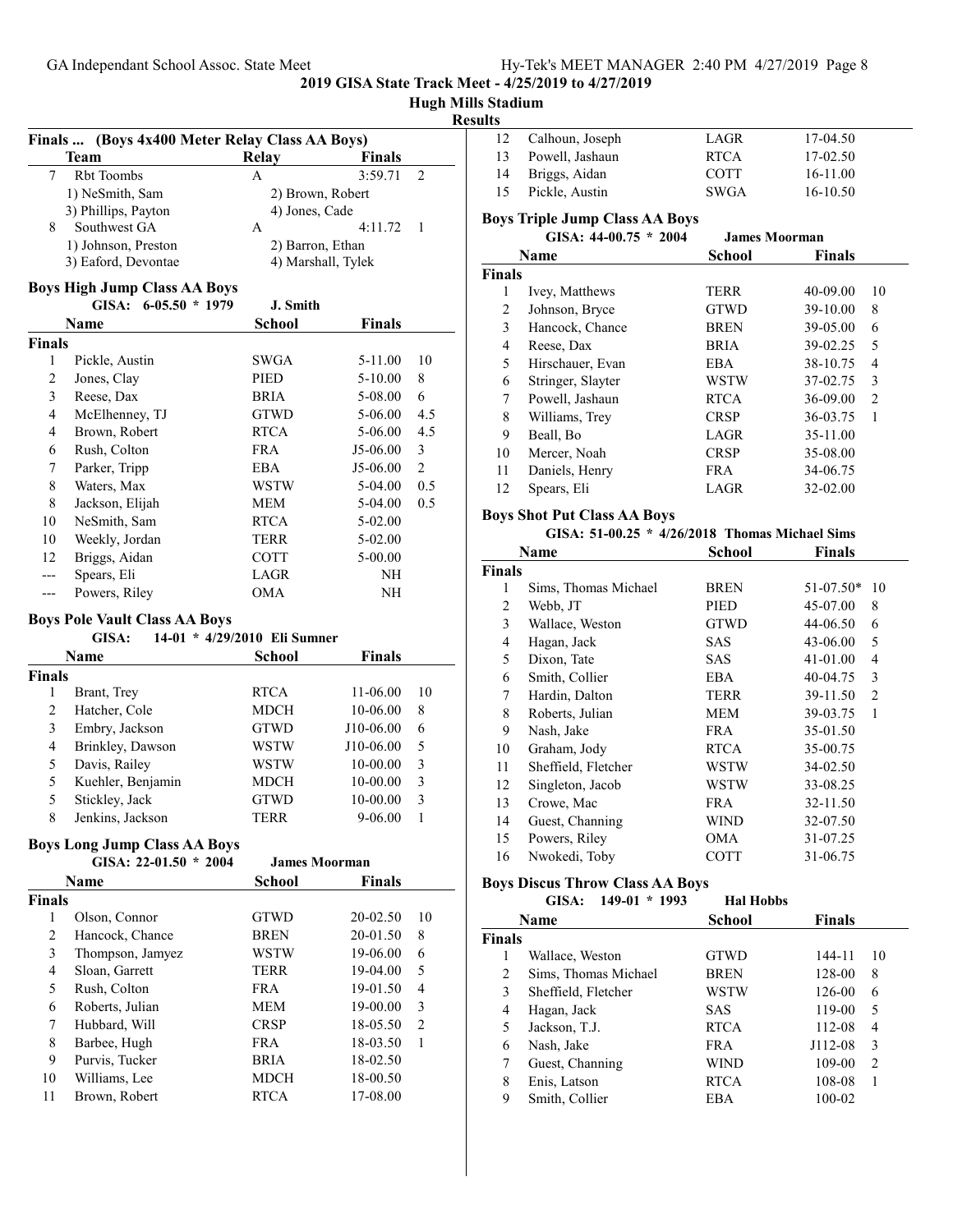**Hugh Mills Stadium**

**Results**

|    | Finals  (Boys Discus Throw Class AA Boys) |               |           |
|----|-------------------------------------------|---------------|-----------|
|    | Name                                      | <b>School</b> | Finals    |
| 10 | Jones, Austin                             | <b>SGES</b>   | 96-04     |
| 11 | Nwokedi, Toby                             | <b>COTT</b>   | $95 - 02$ |
| 12 | Rubendall, Phen                           | <b>WSTW</b>   | 79-01     |
| 13 | Tremblay, Jakobe                          | <b>PIED</b>   | $74 - 11$ |
| 14 | Hardin, Dalton                            | <b>TERR</b>   | 74-06     |
| 15 | Hendrickson, Shane                        | <b>COTT</b>   | 66-08     |
|    | Jackson, Elijah                           | <b>MEM</b>    | DO        |

### **Boys 100 Meter Dash Class AAA Boys**

| GISA: |  | 10.80 * 4/29/2017 Aaron George |
|-------|--|--------------------------------|
|       |  |                                |

|               | Name              | <b>School</b> | <b>Finals</b> |
|---------------|-------------------|---------------|---------------|
| <b>Finals</b> |                   |               |               |
|               | Payne, Walker     | <b>TCS-D</b>  | 11.13<br>10   |
| 2             | Hill, Rodney      | BA            | 11.20<br>8    |
| 3             | Carlie, Jordan    | WSA           | 11.21<br>6    |
| 4             | Anthony, Denver   | <b>FRED</b>   | 11.38<br>5    |
|               | Lucas Jr, Dana    | LCA           | 11.44<br>4    |
| 6             | Garrett, Jacobi   | MILL          | 3<br>11.49    |
|               | Scruggs, Brandon  | <b>HERT</b>   | 2<br>11.50    |
| 8             | Williams, Jon Jon | HERT          | 11.63         |

#### **Boys 200 Meter Dash Class AAA Boys**

| GISA:       | $21.56 * 1997$ | <b>Steve Jones</b>                                                                                       |               |               |
|-------------|----------------|----------------------------------------------------------------------------------------------------------|---------------|---------------|
| Name        |                | <b>School</b>                                                                                            | <b>Finals</b> |               |
|             |                |                                                                                                          |               |               |
|             |                | WSA                                                                                                      | 22.15         | 10            |
|             |                | <b>BCA</b>                                                                                               | 22.87         | 8             |
|             |                | <b>HERT</b>                                                                                              | 23.02         | 6             |
|             |                | <b>HERT</b>                                                                                              | 23.05         | 5             |
|             |                | <b>VALW</b>                                                                                              | 23.64         | 4             |
|             |                | JMA                                                                                                      | 23.65         | 3             |
| Butler, Ben |                | <b>TCS-D</b>                                                                                             | 24.51         | $\mathcal{D}$ |
|             |                | Carlie, Jordan<br>Gano, Adam<br>Scruggs, Brandon<br>Williams, Jon Jon<br>James, Jaheim<br>Simmons, Amani |               |               |

#### **Boys 400 Meter Dash Class AAA Boys**

|        | 48.32 * 1997<br>GISA: | <b>Steve Jones</b> |        |                |
|--------|-----------------------|--------------------|--------|----------------|
|        | Name                  | School             | Finals |                |
| Finals |                       |                    |        |                |
|        | Payne, Walker         | TCS-D              | 49.76  | 10             |
| 2      | Overholt, Reece       | <b>HERT</b>        | 51.86  | 8              |
| 3      | Borrero, Brian        | LCA                | 52.02  | 6              |
| 4      | Nell, Peter           | <b>HERT</b>        | 52.29  | 5              |
| 5      | Duke, Nathan          | <b>SAR</b>         | 52.50  | 4              |
| 6      | Mingle, Ty            | <b>BA</b>          | 53.04  | 3              |
|        | Lott, Dalton          | <b>APDS</b>        | 53.20  | $\mathfrak{D}$ |
| 8      | Hampton, Hunter       | LCA                | 53.76  |                |
|        |                       |                    |        |                |

# **Boys 800 Meter Run Class AAA Boys**

|  |  | GISA: 1:55.86 * 4/26/2018 Jacob McLeod |
|--|--|----------------------------------------|
|  |  |                                        |

| <b>Name</b>   |                 | <b>School</b> | <b>Finals</b> |      |
|---------------|-----------------|---------------|---------------|------|
| <b>Finals</b> |                 |               |               |      |
|               | Nell, Peter     | <b>HERT</b>   | 2:05.08       | - 10 |
| 2             | Bennett, Ford   | <b>DWS</b>    | 2:05.17       | -8   |
| 3             | Bertram, Collin | <b>APDS</b>   | 2:06.45       | -6   |
| 4             | Hill, Porter    | <b>DWS</b>    | 2:06.98       | -5   |

| 5  | Lord, Koby       | <b>HERT</b> | 2:08.09<br>4 |
|----|------------------|-------------|--------------|
| 6  | Cooper, Maykal   | <b>BCA</b>  | 2:08.53<br>3 |
| 7  | Schmacht, Colin  | <b>APDS</b> | 2:09.19<br>2 |
| 8  | Cleveland, Jody  | MILL        | 2:10.68      |
| 9  | Herndon, Matthew | VALW        | 2:13.65      |
| 10 | Sherman, Eddie   | NDA.        | 2:14.04      |
| 11 | McDonel, Patrick | JMA         | 2:15.90      |
| 12 | Foster, Max      | <b>SAR</b>  | 2:18.94      |
| 13 | Kennedy, Greyson | <b>BA</b>   | 2:20.13      |
| 14 | Corbett, Michael | <b>BA</b>   | 2:21.12      |
| 15 | Scott, Nathan    | <b>PCA</b>  | 2:22.08      |
| 16 | Williams, Henry  | TCS-D       | 2:31.14      |

# **Boys 1600 Meter Run Class AAA Boys**

### GISA: 4:19.39 \* 4/26/2018 Jacob McLeod

|        | <b>Name</b>      | <b>School</b> | <b>Finals</b>             |  |
|--------|------------------|---------------|---------------------------|--|
| Finals |                  |               |                           |  |
| 1      | Hill, Porter     | <b>DWS</b>    | 4:37.60<br>10             |  |
| 2      | Bertram, Collin  | <b>APDS</b>   | 4:40.49<br>8              |  |
| 3      | Bennett, Ford    | <b>DWS</b>    | 6<br>4:45.55              |  |
| 4      | Collier, Jack    | <b>APDS</b>   | 5<br>4:51.06              |  |
| 5      | Lord, Koby       | <b>HERT</b>   | 4:53.46<br>4              |  |
| 6      | Cleveland, Jody  | MILL          | 3<br>4:59.60              |  |
| 7      | McDonel, Patrick | <b>JMA</b>    | 5:00.06<br>$\overline{c}$ |  |
| 8      | Herndon, Matthew | <b>VALW</b>   | 5:01.02<br>1              |  |
| 9      | Humphrey, Tanner | <b>SAR</b>    | 5:03.56                   |  |
| 10     | Perry, Jackson   | BA            | 5:14.64                   |  |
| 11     | Corbett, Michael | <b>BA</b>     | 5:17.69                   |  |
| 12     | Tvrdik, Andrew   | HERT          | 5:27.22                   |  |
| 13     | Muncus, Jarrett  | <b>CREEK</b>  | 5:31.61                   |  |
| 14     | Samson, Layson   | TCS-D         | 5:35.64                   |  |
|        |                  |               |                           |  |

# **Boys 3200 Meter Run Class AAA Boys**

### GISA: 9:19.00 \* 4/28/2018 Jacob McLeod

| Name   |                      | <b>School</b> | <b>Finals</b> |                |
|--------|----------------------|---------------|---------------|----------------|
| Finals |                      |               |               |                |
| 1      | Hill, Porter         | <b>DWS</b>    | 10:09.13      | 10             |
| 2      | Bertram, Collin      | <b>APDS</b>   | 10:15.50      | 8              |
| 3      | Collier, Jack        | <b>APDS</b>   | 10:35.38      | 6              |
| 4      | Ford, Graham         | <b>DWS</b>    | 10:49.97      | 5              |
| 5      | Lord, Koby           | <b>HERT</b>   | 11:03.33      | 4              |
| 6      | Humphrey, Tanner     | <b>SAR</b>    | 11:25.24      | 3              |
| 7      | Perry, Jackson       | <b>BA</b>     | 11:55.38      | $\overline{2}$ |
| 8      | Muncus, Jarrett      | <b>CREEK</b>  | 12:13.66      | 1              |
| 9      | Padgett, Tyler       | <b>BA</b>     | 12:14.13      |                |
| 10     | Wright, Colby        | <b>BCA</b>    | 12:26.90      |                |
| 11     | Scott, Luke          | <b>PCA</b>    | 12:29.37      |                |
| 12     | Saussy, Jack         | <b>BRKW</b>   | 12:30.72      |                |
| 13     | Blackinton, Coburn   | TCS-D         | 12:31.82      |                |
| 14     | Butler, Grant        | <b>DCHS</b>   | 12:41.21      |                |
| 15     | Weinstein, Nathaniel | <b>HERT</b>   | 12:57.43      |                |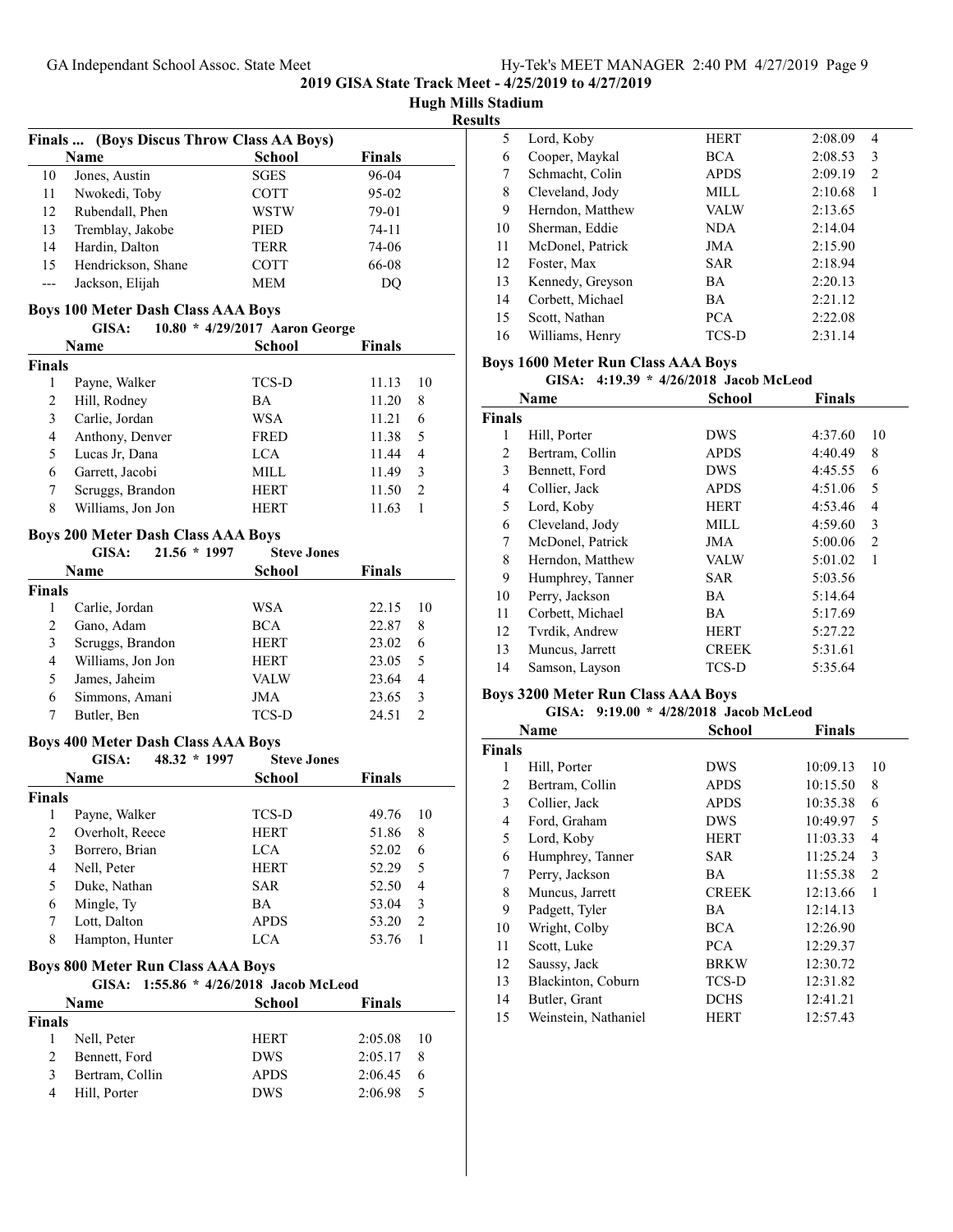# **Hugh Mills Stadium**

# **Results**

| <b>Boys 110 Meter Hurdles Class AAA Boys</b> |                         |                      |               |               |  |
|----------------------------------------------|-------------------------|----------------------|---------------|---------------|--|
|                                              | $14.79 * 2002$<br>GISA: | <b>Joel Whingter</b> |               |               |  |
|                                              | <b>Name</b>             | <b>School</b>        | <b>Finals</b> |               |  |
| <b>Finals</b>                                |                         |                      |               |               |  |
| 1                                            | Tennyson, Jackson       | <b>DWS</b>           | 15.89         | 10            |  |
| 2                                            | Raines, Caleb           | <b>DCHS</b>          | 16.49         | 8             |  |
| 3                                            | Ailster, Myles          | <b>LCA</b>           | 16.58         | 6             |  |
| 4                                            | Carey, Bennett          | SAR                  | 17.12         | 5             |  |
| 5                                            | Nolbett, Alex           | LCA.                 | 17.84         | 4             |  |
| 6                                            | Parker, Riley           | SAR                  | 18.16         | 3             |  |
| 7                                            | Anderson, Olen          | BA                   | 18.30         | $\mathcal{L}$ |  |
| 8                                            | Nelson, Jake            | ВA                   | 18.84         |               |  |

# **Boys 300 Meter Hurdles Class AAA Boys**

#### **GISA:** 39.29 \* 4/28/2006 Brett Layson

| Name          |                   | School      | <b>Finals</b>           |
|---------------|-------------------|-------------|-------------------------|
| <b>Finals</b> |                   |             |                         |
|               | Raines, Caleb     | <b>DCHS</b> | 41.76<br>10             |
| 2             | Ailster, Myles    | LCA.        | 43.16<br>8              |
| 3             | Childers, Matt    | <b>BA</b>   | 43.98<br>6              |
| 4             | Pizzarelli, Joe   | NDA         | 44.30<br>5              |
| 5             | Nolbett, Alex     | LCA         | 44.40<br>4              |
| 6             | Carey, Bennett    | <b>SAR</b>  | 44.55<br>3              |
|               | Willoughby, Tyler | BA          | 45.69<br>$\overline{2}$ |
| 8             | Joseph, Steven    | <b>APDS</b> | 45.96                   |

#### **Boys 4x100 Meter Relay Class AAA Boys**

**GISA:** 43.44 \* 4/30/2016 Frederica Academy

# **P Brunson, H Veal, C Myrick, J Sheffield**

|               | Team                   | Relay | Finals                 |                |
|---------------|------------------------|-------|------------------------|----------------|
| <b>Finals</b> |                        |       |                        |                |
| 1             | Frederica              | A     | 44.00                  | 10             |
|               | 1) Brunson, Patrick    |       | 2) Anthony, Denver     |                |
|               | 3) Simpson, Jaylin     |       | 4) Sheffield, Ja'shawn |                |
| 2             | Loganville             | A     | 44.06                  | 8              |
|               | 1) Hampton, Hunter     |       | 2) Borrero, Brian      |                |
|               | 3) Lifsey, Cameron     |       | 4) Lucas Jr, Dana      |                |
| 3             | John Milledge          | A     | 44.77                  | 6              |
|               | 1) Simmons, Amani      |       | 2) Foston, Amaad       |                |
|               | 3) McDonel, Patrick    |       | 4) Jackson, Kelvin     |                |
| 4             | Heritage               | A     | 44.80                  | 5              |
|               | 1) Nell, Peter         |       | 2) Scruggs, Brandon    |                |
|               | 3) Williams, Jon Jon   |       | 4) Rich, Andrew        |                |
| 5             | Southland              | A     | 45.12                  | 4              |
|               | 1) Owens, Clay         |       | 2) Law, Luke           |                |
|               | 3) Law, Caleb          |       | 4) Law, Landon         |                |
| 6             | Deerfield              | A     | 45.23                  | 3              |
|               | 1) Logan, John Collier |       | 2) Jones, Parker       |                |
|               | 3) Gill, Lawson        |       | 4) Tennyson, Jackson   |                |
| 7             | Trinity-Dublin         | A     | 46.41                  | $\overline{2}$ |
|               | 1) Walker, Jake        |       | 2) Payne, Walker       |                |
|               | 3) Butler, Ben         |       | 4) Coleman, David      |                |
| 8             | Pinewood               | A     | 46.56                  | 1              |
|               | 1) Rogers, Garlon      |       | 2) Bradley, Jade       |                |
|               | 3) Dasher, Lake        |       | 4) Friedberg, David    |                |
|               |                        |       |                        |                |

| <b>Boys 4x400 Meter Relay Class AAA Boys</b> |                  |                                                                      |                                                                                                                                                                                                                                                                                                                                            |  |
|----------------------------------------------|------------------|----------------------------------------------------------------------|--------------------------------------------------------------------------------------------------------------------------------------------------------------------------------------------------------------------------------------------------------------------------------------------------------------------------------------------|--|
|                                              |                  |                                                                      |                                                                                                                                                                                                                                                                                                                                            |  |
|                                              |                  |                                                                      |                                                                                                                                                                                                                                                                                                                                            |  |
| Team                                         | Relay            | <b>Finals</b>                                                        |                                                                                                                                                                                                                                                                                                                                            |  |
| <b>Finals</b>                                |                  |                                                                      |                                                                                                                                                                                                                                                                                                                                            |  |
| Heritage                                     | A                | 3:31.91                                                              | 10                                                                                                                                                                                                                                                                                                                                         |  |
| 1) Nell, Peter                               |                  |                                                                      |                                                                                                                                                                                                                                                                                                                                            |  |
| 3) Overholt, Reece                           |                  |                                                                      |                                                                                                                                                                                                                                                                                                                                            |  |
| Augusta Prep                                 | $\mathsf{A}$     | 3:34.32                                                              | 8                                                                                                                                                                                                                                                                                                                                          |  |
| 1) Mayfield, William                         |                  |                                                                      |                                                                                                                                                                                                                                                                                                                                            |  |
| 3) Bertram, Collin                           |                  |                                                                      |                                                                                                                                                                                                                                                                                                                                            |  |
| Bulloch                                      | A                | 3:34.73                                                              | 6                                                                                                                                                                                                                                                                                                                                          |  |
| 1) Mingle, Ty                                |                  |                                                                      |                                                                                                                                                                                                                                                                                                                                            |  |
| 3) Kennedy, Harrison                         |                  |                                                                      |                                                                                                                                                                                                                                                                                                                                            |  |
| John Milledge                                | A                | 3:37.33                                                              | 5                                                                                                                                                                                                                                                                                                                                          |  |
| 1) Simmons, Amani                            |                  |                                                                      |                                                                                                                                                                                                                                                                                                                                            |  |
| 3) Sneed, Jamon                              |                  |                                                                      |                                                                                                                                                                                                                                                                                                                                            |  |
| Loganville                                   | $\mathsf{A}$     | 3:37.95                                                              | 4                                                                                                                                                                                                                                                                                                                                          |  |
| 1) Borrero, Brian                            |                  |                                                                      |                                                                                                                                                                                                                                                                                                                                            |  |
| 3) Lifsey, Cameron                           |                  |                                                                      |                                                                                                                                                                                                                                                                                                                                            |  |
| Deerfield                                    | A                | 3:44.08                                                              | 3                                                                                                                                                                                                                                                                                                                                          |  |
| 1) Bennett, Ford                             |                  |                                                                      |                                                                                                                                                                                                                                                                                                                                            |  |
|                                              |                  |                                                                      |                                                                                                                                                                                                                                                                                                                                            |  |
| Trinity-Dublin                               | A                | 3:48.59                                                              | $\overline{2}$                                                                                                                                                                                                                                                                                                                             |  |
| 1) Street, Conner                            |                  |                                                                      |                                                                                                                                                                                                                                                                                                                                            |  |
| 3) Walker, Jake                              |                  |                                                                      |                                                                                                                                                                                                                                                                                                                                            |  |
| Bulloch                                      | B                | 3:51.25                                                              | $\mathbf{1}$                                                                                                                                                                                                                                                                                                                               |  |
| 1) Aaron, Will                               |                  |                                                                      |                                                                                                                                                                                                                                                                                                                                            |  |
| 3) Willoughby, Tyler                         |                  |                                                                      |                                                                                                                                                                                                                                                                                                                                            |  |
|                                              | 3) Griffin, Drew | GISA: $3:24.73 * 1998$<br><b>Andrews</b> ; Carroll; Tribble; Hoffman | 2) Scruggs, Brandon<br>4) Williams, Jon Jon<br>2) Davis, McNeil<br>4) Lott, Dalton<br>2) Childs, Thomas<br>4) Hill, Rodney<br>2) Stanley, Lane<br>4) McDonel, Patrick<br>2) Ailster, Myles<br>4) Hampton, Hunter<br>2) Hill, Porter<br>4) Willis, Jonathan<br>2) Samson, Layson<br>4) Payne, Walker<br>2) Wilds, Ford<br>4) Childers, Matt |  |

# **Boys High Jump Class AAA Boys**

|               |                   | Duys High Jump Class AAA Duys |                    |               |                |
|---------------|-------------------|-------------------------------|--------------------|---------------|----------------|
|               | GISA:             | $6-07 * 1982$                 | <b>Jeff Lanier</b> |               |                |
|               | Name              |                               | School             | <b>Finals</b> |                |
| <b>Finals</b> |                   |                               |                    |               |                |
| 1             | Simpson, Jaylin   |                               | <b>FRED</b>        | 6-01.00       | 10             |
| 2             | Brown, Kurtis     |                               | <b>BRKW</b>        | $6 - 00.00$   | 8              |
| 3             | Burney, Landon    |                               | JMA                | 5-08.00       | 6              |
| 4             | Exley, Owen       |                               | <b>SAR</b>         | J5-08.00      | 5              |
| 5             | Anedobay, Ebuka   |                               | <b>APDS</b>        | J5-08.00      | 4              |
| 6             | Gay, Corbin       |                               | TCS-D              | 5-06.00       | 3              |
| 7             | Sullivan, Payson  |                               | BA                 | $J5-06.00$    | $\mathfrak{D}$ |
| 8             | Willis, Jonathan  |                               | <b>DWS</b>         | $J5-06.00$    | 1              |
| 9             | Prestwood, Marcus |                               | JMA                | $J5-06.00$    |                |
| 10            | Scott, Luke       |                               | <b>PCA</b>         | 5-04.00       |                |
| 11            | Harbort, Dylan    |                               | <b>TIFT</b>        | 5-02.00       |                |
| 12            | Mauldin, Jake     |                               | <b>CREEK</b>       | 5-00.00       |                |

#### **Boys Pole Vault Class AAA Boys**

GISA: 15-01 \*  $4/26/2012$  Eli Sumner

| Name          |                   | <b>School</b> | <b>Finals</b> |    |
|---------------|-------------------|---------------|---------------|----|
| <b>Finals</b> |                   |               |               |    |
|               | Tennyson, Jackson | <b>DWS</b>    | 12-00.00      | 10 |
|               | Tennyson, James   | <b>DWS</b>    | 11-06.00      | 8  |
| 3             | Joseph, Steven    | <b>APDS</b>   | 10-06.00      | 6  |
|               | Dasher, Lake      | <b>PCA</b>    | 10-00.00      |    |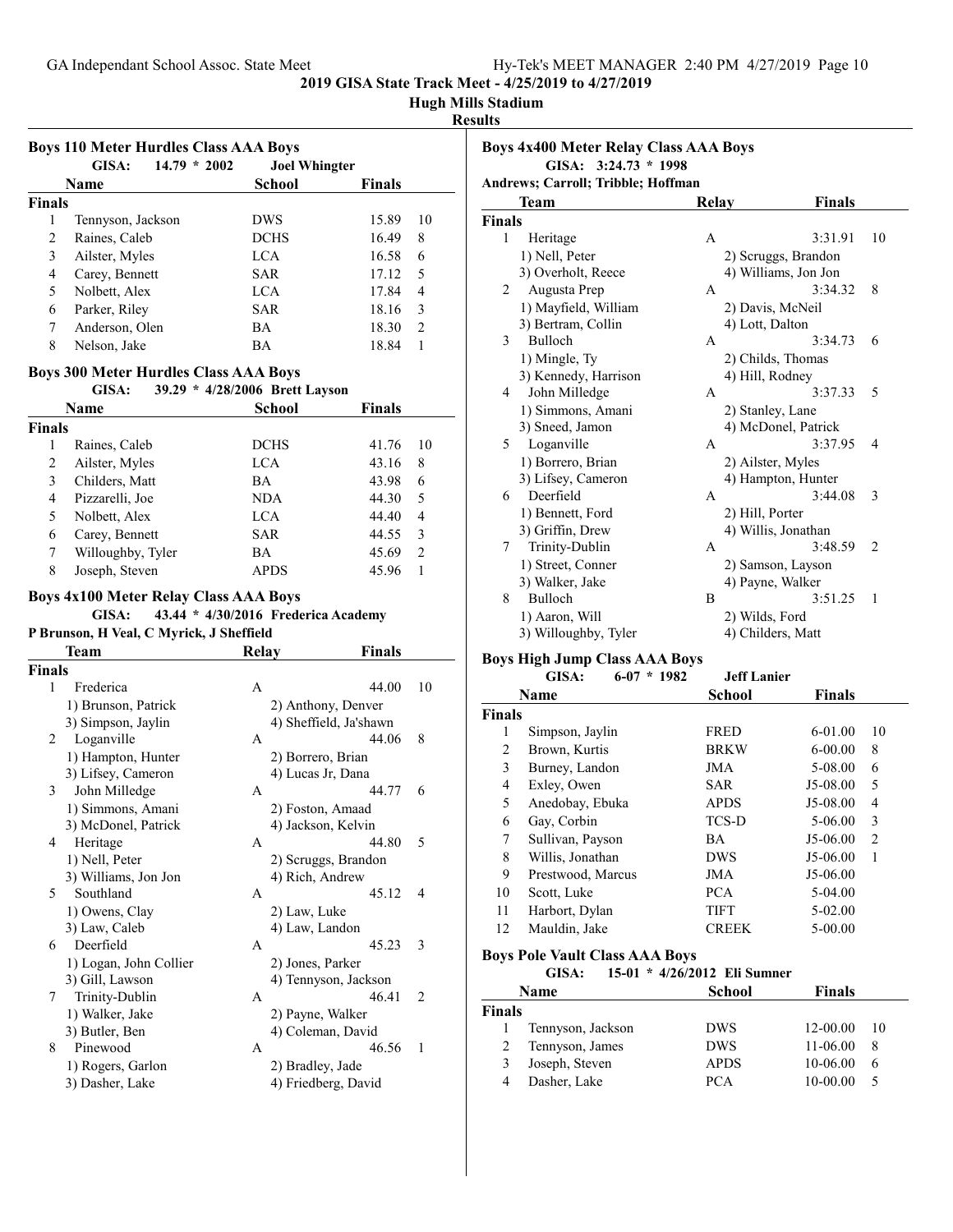**Hugh Mills Stadium Results Finals ... (Boys Pole Vault Class AAA Boys) Name School Finals** Walker, Wade TCS-D 9-06.00 4 Nelson, Jake BA 9-00.00 3 Fries, Jackson PCA J9-00.00 2 **Boys Long Jump Class AAA Boys GISA: 22-08.75 \* Heath McDowell 1987 Name School Finals Finals** Garrett, Jacobi MILL 21-08.00 10 Payne, Walker TCS-D 20-11.50 8 Bradley, Jade PCA 20-10.25 6 Hill, Rodney BA 20-07.75 5 Overholt, Reece HERT 20-02.00 4 Owens, Clay SAR 19-09.00 3 Simmons, Amani JMA 19-05.00 2 Law, Caleb SAR J19-05.00 1 Raines, Caleb DCHS 19-03.50 Jackson, Kelvin JMA 19-03.50 Gano, Adam BCA 18-04.50 Monnig, Jack APDS 18-03.50 13 Seagraves, Dylan TIFT 18-01.50 14 Griffies, Patrick HERT 17-02.25 Cross, Tyler VALW 16-06.50 **Boys Triple Jump Class AAA Boys GISA: 45-06 \* Daniel Hutcherson 2000 Name School Finals Finals** Garrett, Jacobi MILL 44-01.00 10 2 Friedberg, David PCA 43-06.25 8 Jones, Parker DWS 42-03.75 6 Brown, Pierles BA 41-04.25 5 Foston, Amaad JMA 40-10.50 4 Williams, Jon Jon HERT 39-05.25 3 Burney, Landon JMA 39-03.50 2 Sumpter, CeDaniel HSPS 39-01.75 1 Dasher, Lake PCA 38-08.00 Scruggs, Brandon HERT 38-03.50 11 Duke, Nathan SAR 38-01.25 Coleman, David TCS-D 37-08.75 Heaton, David APDS 36-11.50 Hampton, Hunter LCA 36-07.00 Lauderdale, Jacob BRKW 36-01.75 **Boys Shot Put Class AAA Boys GISA: 55-11.25 \* LeKevin Smith 2001 Name School Finals Finals** Perez, Eduardo APDS 53-05.75 10 2 Logan, John Collier DWS 49-09.25 8 Fox, William DWS 41-08.50 6 Weldon, Parker SAR 40-11.50 5 5 MacGregor, Korbett PCA 40-11.25 4 Foston, Amaad JMA 40-09.00 3

| w  |                 |             |               |
|----|-----------------|-------------|---------------|
|    | Patterson, Zach | BCA         | 40-04.00<br>2 |
| 8  | Hinson, Cole    | <b>FRED</b> | 40-02.25      |
| 9  | Dyer, Carson    | JMA         | 39-07.75      |
| 10 | Rice, Nate      | <b>BA</b>   | 37-06.00      |
| 11 | Falade, Rahim   | <b>DCHS</b> | 36-08.00      |
| 12 | Carnarzzo, Ben  | <b>HERT</b> | 35-09.50      |
| 13 | Collins, JD     | BA          | 34-11.50      |
| 14 | Stanley, Jack   | <b>HERT</b> | 32-10.50      |
|    |                 |             |               |

#### **Boys Discus Throw Class AAA Boys**

**2019 GISA State Track Meet - 4/25/2019 to 4/27/2019**

| GISA: $174-03 * 2001$ |  | <b>LeKevin Smith</b> |
|-----------------------|--|----------------------|
|                       |  |                      |

| Name   |                     | School      | <b>Finals</b> |    |
|--------|---------------------|-------------|---------------|----|
| Finals |                     |             |               |    |
| 1      | Perez, Eduardo      | <b>APDS</b> | 150-05        | 10 |
| 2      | Logan, John Collier | <b>DWS</b>  | 147-10        | 8  |
| 3      | Patterson, Zach     | <b>BCA</b>  | 128-08        | 6  |
| 4      | Dyer, Carson        | JMA         | 118-08        | 5  |
| 5      | McKinney, Lynes     | BA          | 108-06        | 4  |
| 6      | Williams, Peyton    | <b>PCA</b>  | 108-00        | 3  |
| 7      | Colletta, Brill     | NDA.        | 107-03        | 2  |
| 8      | Rice, Nate          | BA          | 106-11        | 1  |
| 9      | Williams, Aiden     | PCA.        | 106-10        |    |
| 10     | Weldon, Parker      | <b>SAR</b>  | 106-05        |    |
| 11     | Powell, Ambus       | <b>TIFT</b> | 101-03        |    |
| 12     | Stanley, Jack       | <b>HERT</b> | 92-06         |    |
| 13     | McKittrick, Connor  | <b>HSPS</b> | 80-02         |    |
| 14     | Kearns, Ethan       | <b>NDA</b>  | 74-07         |    |
| 15     | Hall, Matthew       | VALW        | 69-06         |    |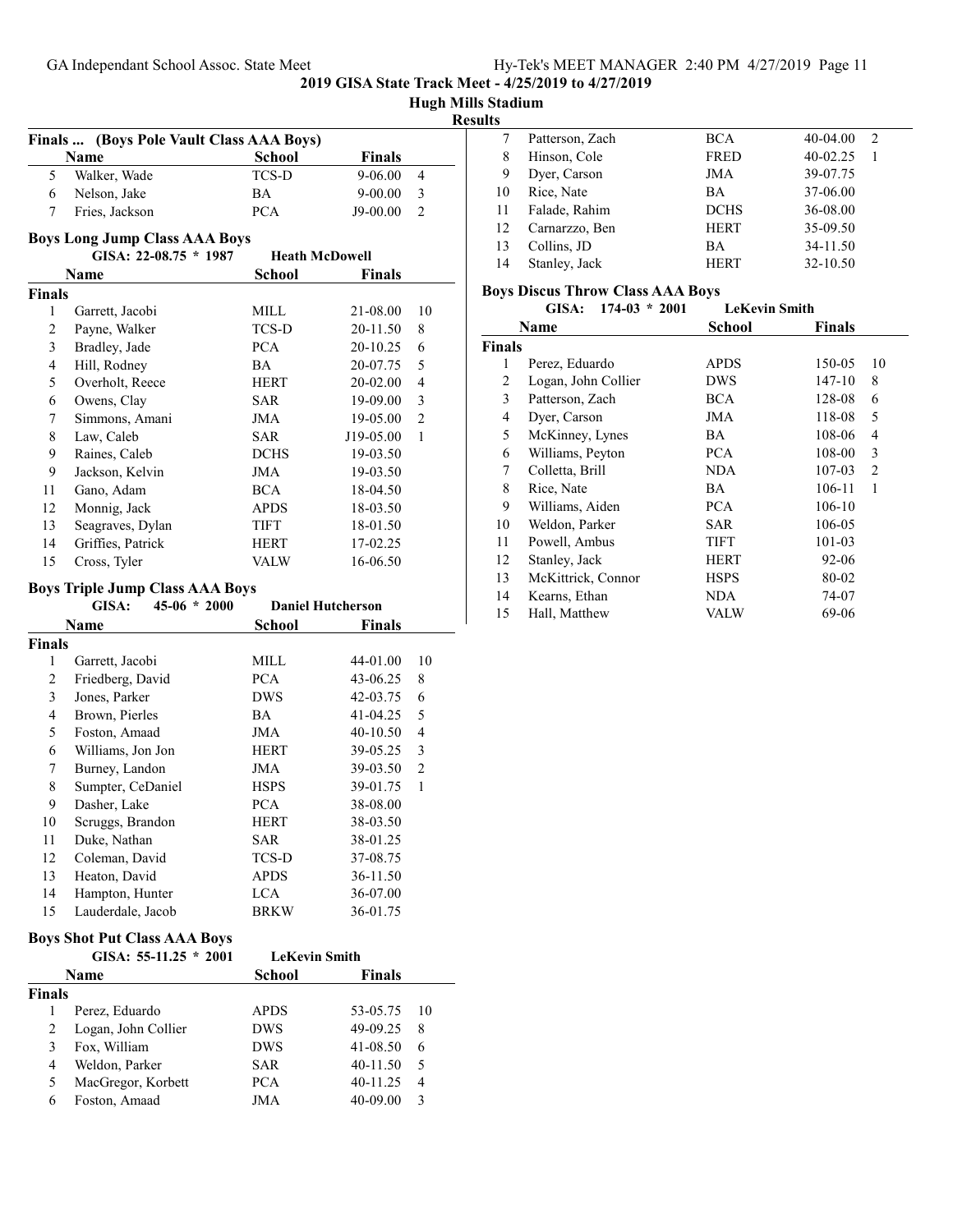# **Hugh Mills Stadium**

**Team Rankings - Through Event 64**

| Place          | <b>School</b>         |                                                        |              | <b>Points</b>            |
|----------------|-----------------------|--------------------------------------------------------|--------------|--------------------------|
| 1              | <b>Rbt Toombs</b>     | <b>RTCA</b>                                            |              | 85                       |
| $\overline{2}$ | Mon Don               | <b>MDCH</b>                                            |              | 83                       |
| 3              | Brentwood             | <b>BREN</b>                                            |              | 74                       |
| 4              | Briarwood             | <b>BRIA</b>                                            |              | 71                       |
| 5              | Southwest GA          | <b>SWGA</b>                                            |              | 49                       |
| 6              | Fpca                  | <b>FPCA</b>                                            |              | 48                       |
| 7              | Crisp                 | <b>CRSP</b>                                            |              | 46                       |
| $8\,$          | Gatewood              | <b>GTWD</b>                                            |              | 44.50                    |
| 9              | Lagrange              | <b>LAGR</b>                                            |              | 43                       |
| 10             | Westwood              | <b>WSTW</b>                                            |              | 34                       |
| 11             | Oak Mtn               | <b>OMA</b>                                             |              | 19                       |
| 12             | Edm Burke             | <b>EBA</b>                                             |              | 15                       |
| 13             | <b>Flint River</b>    | <b>FRA</b>                                             |              | $\overline{4}$           |
| 13             | Terrell               | <b>TERR</b>                                            |              | $\overline{\mathcal{A}}$ |
| 15             | Piedmont              | <b>PIED</b>                                            |              | 3.50                     |
| 16             | Cottage               | <b>COTT</b>                                            |              | 1                        |
|                |                       |                                                        | <b>Total</b> | 624.00                   |
|                |                       | <b>Female Team Scores - 5 Class AAA Girls Division</b> |              |                          |
| <b>Place</b>   | <b>School</b>         |                                                        |              | <b>Points</b>            |
| $\mathbf{1}$   | Augusta Prep          | <b>APDS</b>                                            |              | 160                      |
| $\overline{2}$ | <b>Trinity-Dublin</b> | <b>TCS-D</b>                                           |              | 101                      |
| 3              | Deerfield             | <b>DWS</b>                                             |              | 92                       |
| $\overline{4}$ | Bulloch               | <b>BA</b>                                              |              | 53                       |
| 5              | John Milledge         | <b>JMA</b>                                             |              | 52.50                    |
| 6              | Atl Girls             | <b>AGS</b>                                             |              | 36                       |
| 7              | Pinewood              | <b>PCA</b>                                             |              | 22                       |
| 8              | Heritage              | <b>HERT</b>                                            |              | 14                       |
| 8              | Southland             | <b>SAR</b>                                             |              | 14                       |
| 10             | Westminster           | <b>WSA</b>                                             |              | 13                       |
| 10             | Loganville            | <b>LCA</b>                                             |              | 13                       |
| 12             | Holy Spirit           | <b>HSPS</b>                                            |              | 11                       |
| 13             | Tiftarea              | <b>TIFT</b>                                            |              | 10                       |
| 14             | Valwood               | <b>VALW</b>                                            |              | 8                        |
| 14             | Notre Dame            | <b>NDA</b>                                             |              | 8                        |
| 16             | Creekside             | <b>CREEK</b>                                           |              | 5                        |
| 17             | Brookwood             | <b>BRKW</b>                                            |              | $\overline{\mathcal{A}}$ |
| 18             | Bethlehem             | <b>BCA</b>                                             |              | 3.50                     |
|                |                       |                                                        | <b>Total</b> | 620.00                   |

| Place  | <b>School</b> |             | <b>Points</b> |
|--------|---------------|-------------|---------------|
|        | Gatewood      | <b>GTWD</b> | 123.50        |
| ⌒<br>∽ | Mon Don       | <b>MDCH</b> | 116           |
| ັ      | Terrell       | <b>TERR</b> | 46            |
| 4      | Westwood      | <b>WSTW</b> | 42.50         |